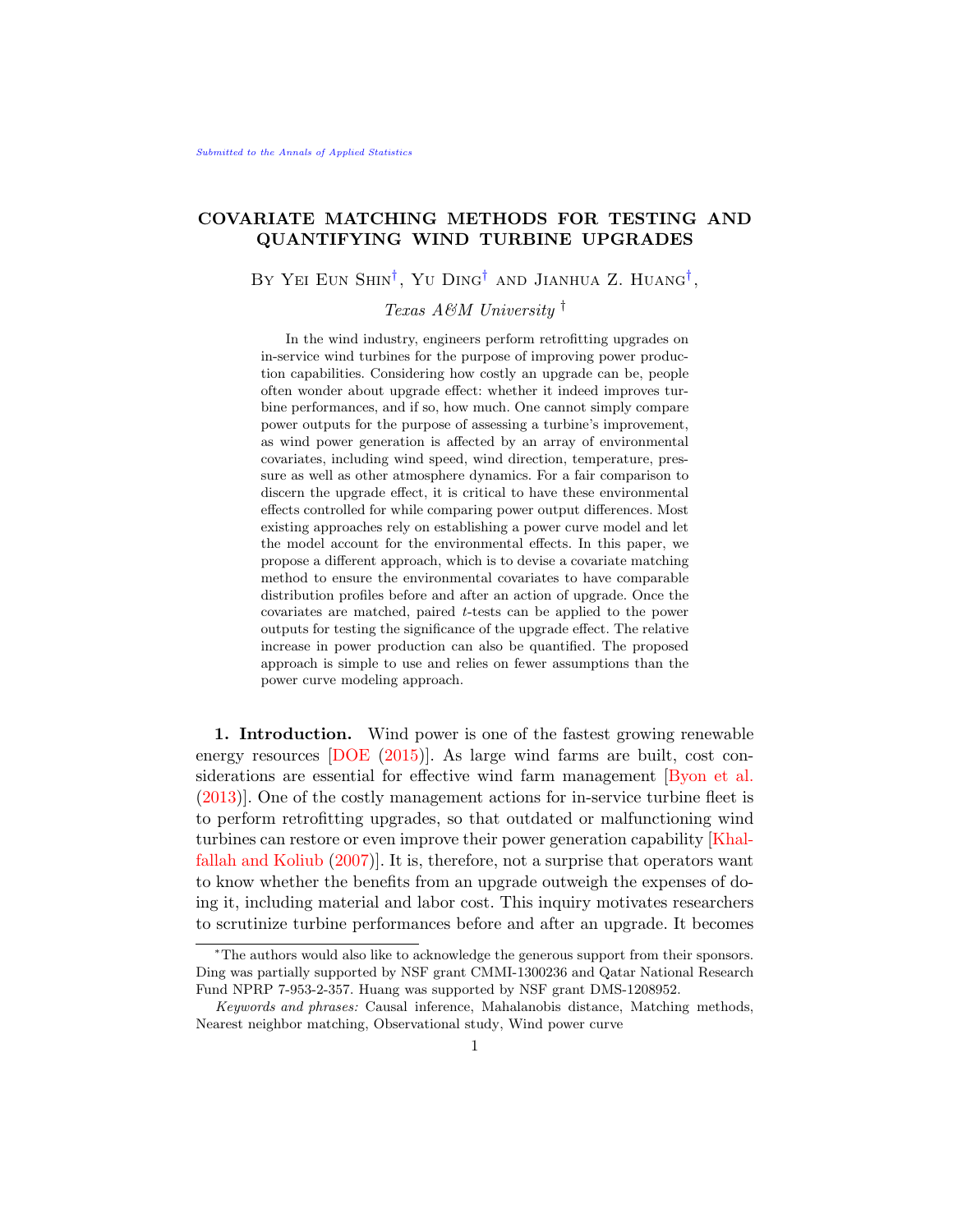

<span id="page-1-0"></span>FIG 1. Wind power curve. Wind turbine produces higher power as wind speed increases. A turbine starts power production at the cut-in speed, reaches its full operation at the rated speed, and stops producing power at and beyond the cut-out speed. Power outputs are normalized by the rated power.

the research question we aim to answer in this paper, and if an upgrade does indeed improve turbine performances, we also want to quantify the improvement.

When it comes to comparing turbine performances between the periods before and after an upgrade, it is unreasonable to merely compare power outputs of the two periods because wind power generation is affected by an array of environmental covariates, such as wind speed, wind direction, temperature, air pressure and other atmosphere dynamics. Each of the environmental covariates observed before an upgrade may probabilistically distribute differently from the period after an upgrade. These incomparable input conditions cause different wind power outputs and could mislead the conclusion: for example, if too many windy days are there after an upgrade, high power generation might happen due to not only the upgrade effect but more so due to the high wind speed. For a fair comparison, therefore, these environmental effects need to be controlled for while comparing power outputs.

To handle the problem explained above, the dominating approach is to establish a model estimating wind power outputs conditioned on the ob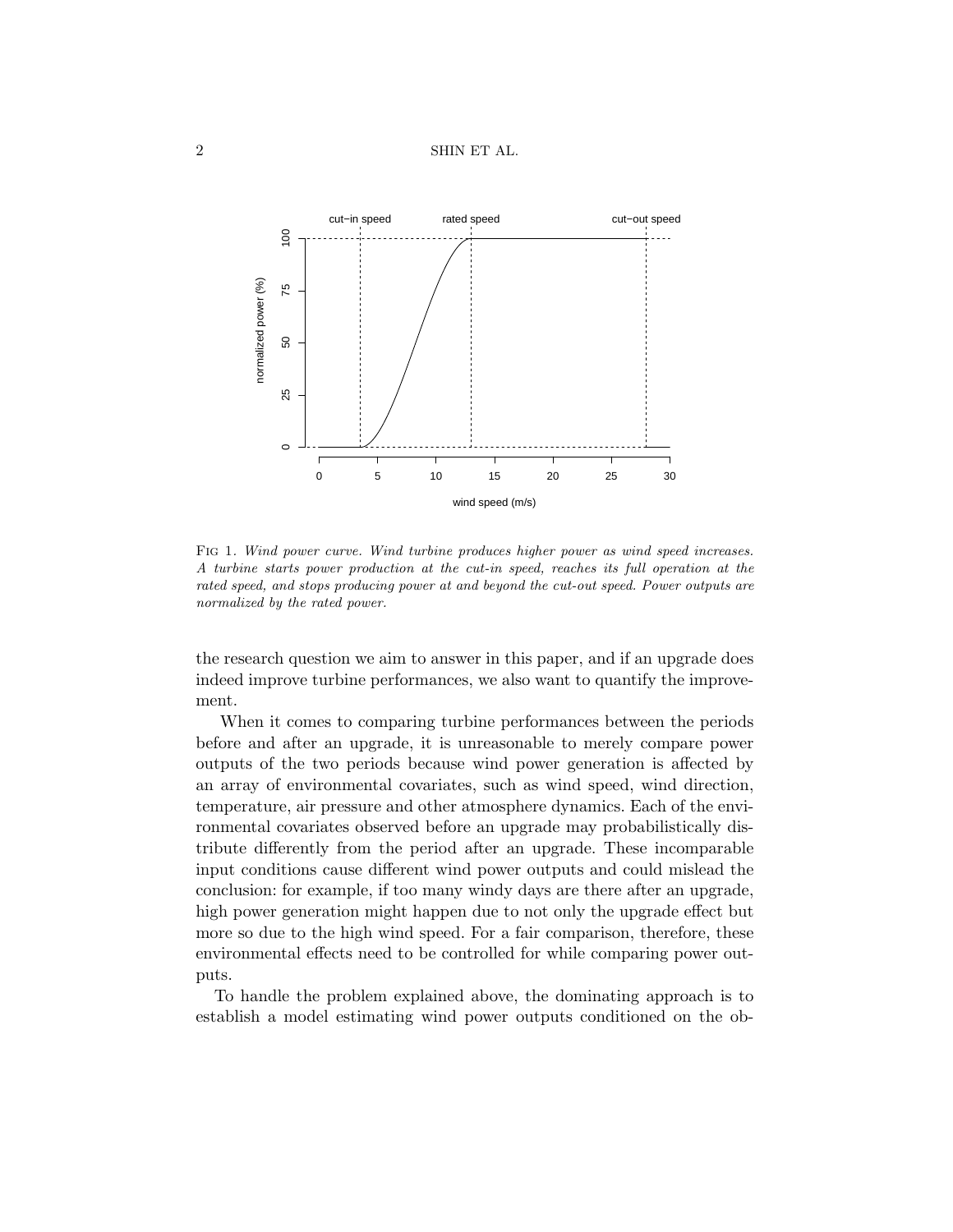servations of environmental covariates, so that the model can be used to compare the estimated power outputs between the two periods by setting the same input conditions. Such a model, if taking wind speed as a single input, is known as a power curve, explaining the functional relationship between wind power output and wind speed input [Ackermann and Söder [\(2005\)](#page-21-0)]; Figure [1](#page-1-0) presents an example.

To estimate a power curve using actual wind speed and power observations, the International Electrotechnical Commission [\[IEC](#page-22-3) [\(2005\)](#page-22-3)] recommended the use of a binning method, which discretizes wind speed into intervals of, say, 0.5 meters per second  $(m/s)$  width and then uses the wind power data and wind speed records, averaged in respective intervals, to fit a smooth curve. Other curve fitting methods are also developed for estimating a power curve based on wind speed [\[Yan, Osadciw, Benson, and White](#page-23-0) [\(2009\)](#page-23-0); [Kusiak, Zheng, and Song](#page-22-4) [\(2009\)](#page-22-4); [Uluyol, Parthasarathy, Foslien, and](#page-23-1) [Kim](#page-23-1) [\(2011\)](#page-23-1); [Osadciw, Yan, Ye, Benson, and White](#page-22-5) [\(2010\)](#page-22-5); [Albers](#page-22-6) [\(2012\)](#page-22-6)], but they may be different from the binning method in specifics.

A common drawback of the IEC like approaches is that they regard wind speed too heavily as a factor driving the power production. While it is true that wind speed is the most significant effect in wind power generation, other environmental effects cannot be ignored. In an effort to include other environmental factors into an extended power curve model, the effect of wind direction was incorporated, in addition to wind speed [\[Nielsen, Nielsen,](#page-22-7) [and Madsen](#page-22-7) [\(2002\)](#page-22-7); [Sanchez](#page-23-2) [\(2006\)](#page-23-2); [Pinson, Nielsen, Madsen, and Nielsen](#page-22-8) [\(2008\)](#page-22-8); [Jeon and Taylor](#page-22-9) [\(2012\)](#page-22-9); [Wan, Ela, and Orwig](#page-23-3) [\(2010\)](#page-23-3)]. Most recently, [Lee, Ding, Genton, and Xie](#page-22-10) [\(2015a\)](#page-22-10) and [Lee, Ding, Xie, and Genton](#page-22-11) [\(2015b\)](#page-22-11) developed one of the first truly multivariate-dependency wind power models that allows all aforementioned environmental covariates to be included. Understandably, such a model, if fitted separately before and after an upgrade, could be used to compare a turbine's performance by setting input conditions at the same values.

In this paper we advocate a different approach. Its basic idea is as follows. Suppose that one can select a large enough subset of wind turbine data before and after an upgrade, such that they have comparable distribution profiles of the environmental covariates. Then one can simply compare the wind power outputs of the two periods within that selected subset. The appeal of such a direct comparison approach is its simplicity. Unlike the model-based approaches (to fit a power curve is to estimate a model), it relies on fewer assumptions. Additionally, the direct comparison approach is quick to be carried out in practice, and its working mechanism is easy to be understood by engineers. The last point is important because a method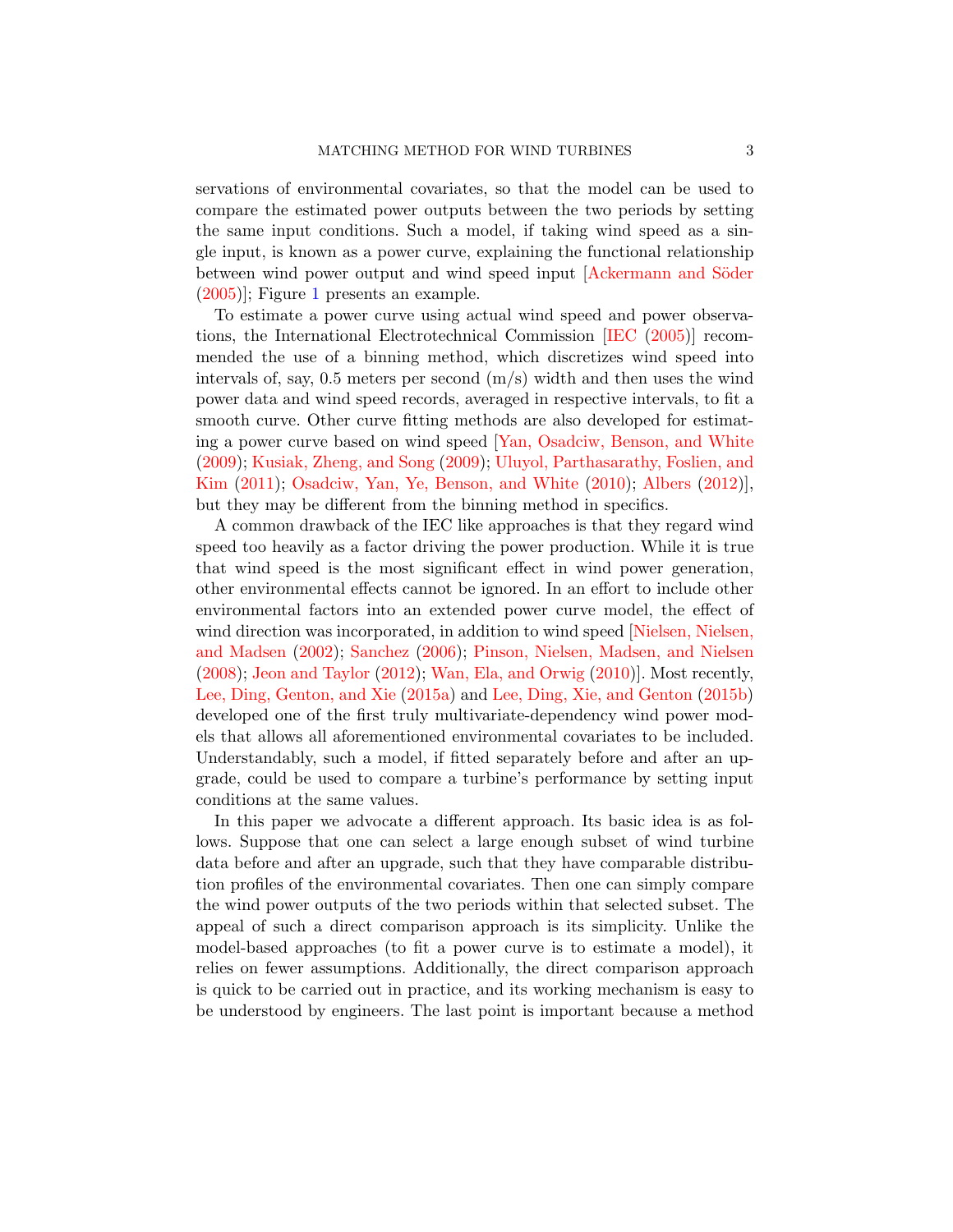is less likely to have real impact in practice until it is understood and thus accepted by practitioners.

Covariate matching methods are rooted in the statistical literature. In stabilizing the non-experimental discrepancy between non-treated and treated subjects of observational data, [Rubin](#page-23-4) [\(1973\)](#page-23-4) adjusted covariate distributions by selecting non-treated subjects that have a similar covariate condition as that of treated ones. Through the process of matching, non-treated and treated groups become only randomly different on all background covariates, as if these covariates were designed by experimenters. As a result, the outcomes of the matched non-treated and treated groups, which keep the originally observed values, are comparable under the matched covariate conditions. For more discussion on covariate matching methods, please refer to [Stuart](#page-23-5) [\(2010\)](#page-23-5).

In this paper, we propose a covariate matching method tailored towards wind application, in which records from a turbine before and after an upgrade correspond to non-treated and treated subjects, respectively. We follow the four key steps for a matching method, introduced in [Stuart](#page-23-5) [\(2010\)](#page-23-5), of which the first three steps represent the design of a matching method, whereas the fourth step represents the *analysis* of the matched outcomes:

- 1. Define the measure of closeness;
- 2. Implement a matching method;
- 3. Diagnose the quality of the resulting matched samples;
- 4. Analyze the outcome and estimate the treatment effect.

Specifically in our approach, we use the Mahalanobis distance [\[Mahalanobis](#page-22-12) [\(1936\)](#page-22-12)] in Step 1 to determine whether an individual is a good match to another. In Step 2, we adopt an idea of the  $k:1$  nearest neighbor matching method [\[Rubin](#page-23-4) [\(1973\)](#page-23-4)]. In Step 3, we rely primarily on density plots as our diagnostic tool. As the last step, we analyze the matched outcomes through paired t-tests and compute the improvement an upgrade makes.

We want to note that in the field of wind power analysis, there exist *ana*log techniques, which have a similar idea to the matching methods, in that they search for and utilize a set of observations that have the most similar weather condition to the specific time point. Since these analog approaches typically aim at forecasting, they then estimate the probability distribution of the future state of atmosphere [\[Delle Monache, Eckel, Rife, Nagarajan,](#page-22-13) [and Searight](#page-22-13) [\(2013\)](#page-22-13)]. However, the covariate matching methods discussed above, including the proposed one, differ from the analog forecasting approaches, in that the covariate matching methods aim at investigating a treatment effect, or specifically, an upgrade effect in our context. They also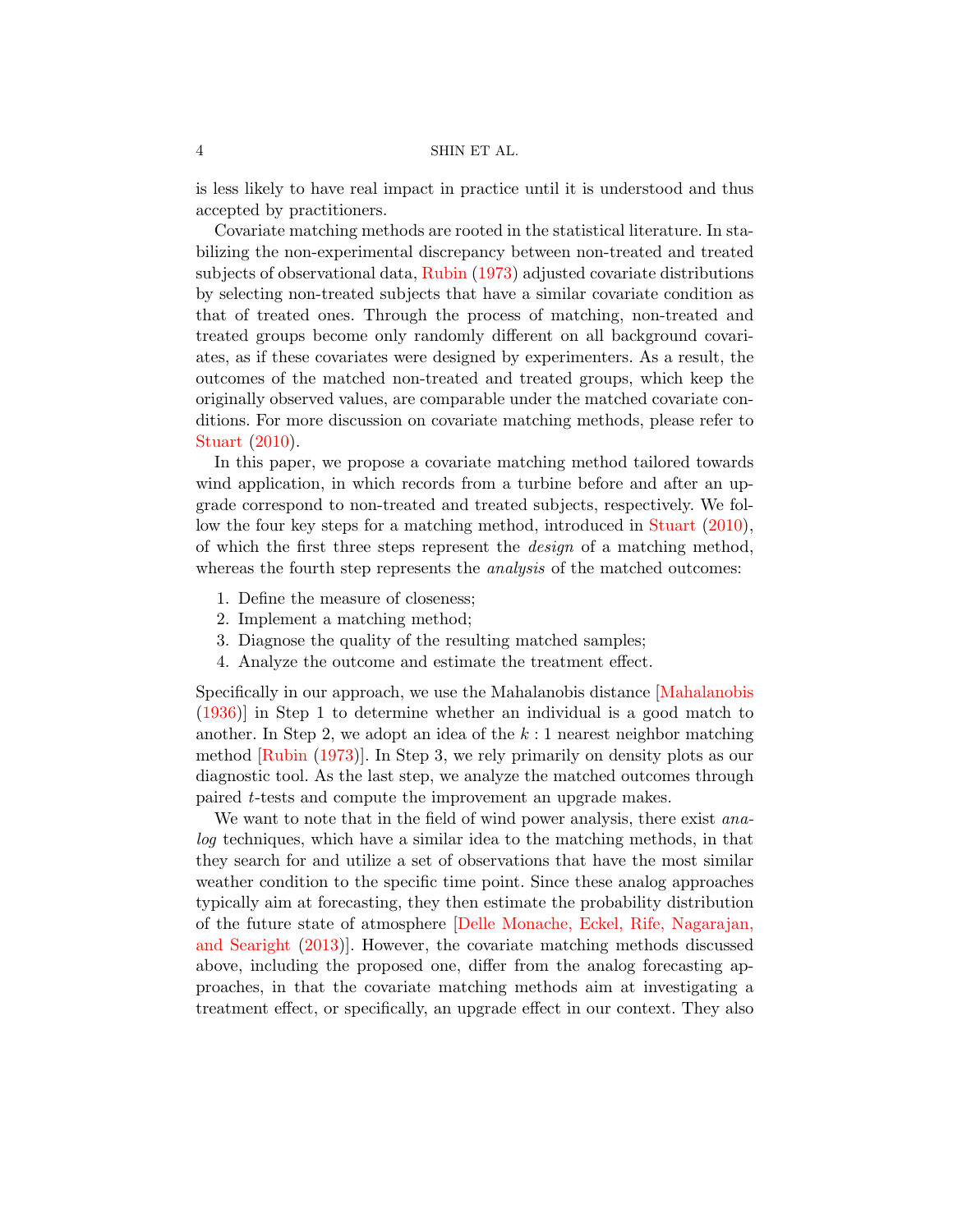do the investigation without any estimation procedure unlike the other approaches. Another difference is that the analog methods follow a timeline to find the most similar weather path to the time of interest, whereas the covariate matching methods break the time order of non-treated records to construct the counterpart of treated ones.

The remainder of this paper is organized as follows. In Section [2,](#page-4-0) we describe the data structure. In Section [3,](#page-7-0) we propose a matching method for handling wind turbine data. Section [4](#page-13-0) presents an outcome analysis, including the quantification of the upgrade effect. Section [5](#page-16-0) performs a sensitivity analysis to verify our approach's capability in estimating the upgrade effect and to compare it with a power curve modeling approach. We make a few further remarks concerning the proposed matching method in Section [6.](#page-19-0) Finally, we summarize the paper in Section [7.](#page-21-1)

<span id="page-4-0"></span>2. Data structure. In this study, we use data obtained from the authors of [Lee et al.](#page-22-11) [\(2015b\)](#page-22-11). For this reason, we study the same two upgrade cases as in [Lee et al.](#page-22-11) [\(2015b\)](#page-22-11). We would like to explain briefly the setting under which the data are obtained.

This study involves two pairs of turbines, which are distant apart enough, so that one pair of turbines does not affect the other pair. Within a pair, one turbine is called a test turbine on which an upgrade is applied, while the other one is called a control turbine of which no change is made. We deem the two turbines in a pair are identical for practical considerations, as they are of the same type from the same manufacturer and started their service at the same time. Both turbines in each pair are also associated with a meteorological mast, which houses sensors to measure several environmental conditions. Figure [2,](#page-5-0) similar to Figure 5 in [Lee et al.](#page-22-11) [\(2015b\)](#page-22-11), illustrates the layout of the two turbine pairs and their associated mast.

As in [Lee et al.](#page-22-11) [\(2015b\)](#page-22-11), we consider two types of upgrade: one is known as a vortex generator installation  $[Øye (1995)]$  $[Øye (1995)]$  $[Øye (1995)]$  $[Øye (1995)]$  and the other one is a pitch angle adjustment [\[Wang, Tang, and Liu](#page-23-6) [\(2012\)](#page-23-6)]; both actions are believed to make the upgraded turbine to produce more wind power under the same environmental conditions. The vortex generator installation is physically carried out on a test turbine in a pair and we call this pair the experimental pair, whereas the pitch angle adjustment is not physically carried out but simulated on a test turbine; we call the turbine pair with the simulated upgrade the mimicry pair.

The following data modification is done to the test turbine data in the mimicry pair. The actual wind turbine data, including both power production data and environmental measurements, are taken from the actual tur-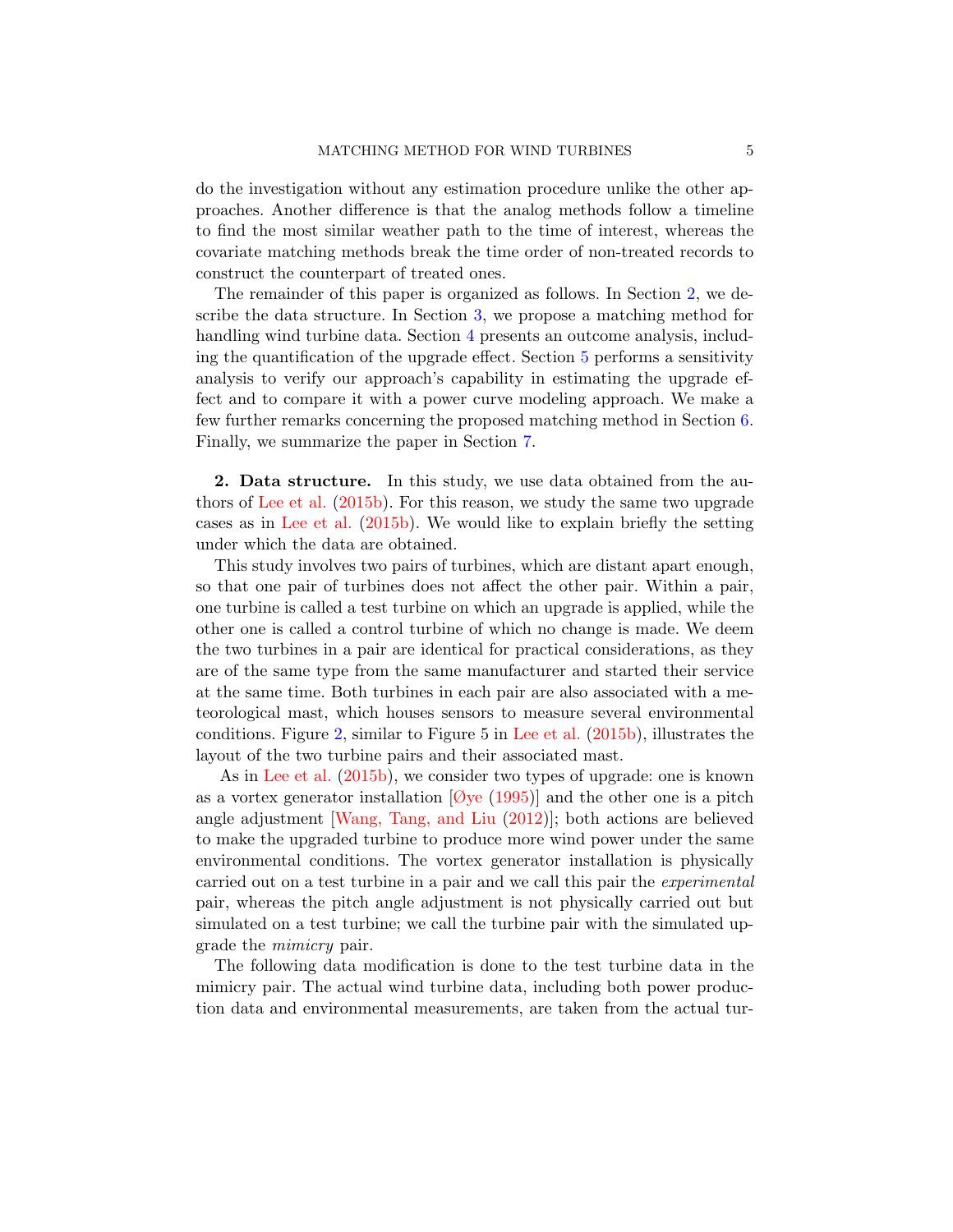6 SHIN ET AL.



<span id="page-5-0"></span>Fig 2. Wind farm layout. This layout shows the relative locations of turbines and masts on a wind farm. Wind power production is measured at each turbine, and environmental conditions are measured by sensors at the nearby meteorological mast. An experimental pair includes an actually-upgraded test turbine (a vortex generator installation) and its control turbine, whereas a mimicry pair includes an artificially-upgraded test turbine (a pitch angle adjustment) and its control turbine.

bine pair operation. Then, the power production from the designated test turbine on the range of wind speed over  $9 \text{ m/s}$  is increased by  $5\%$ , namely multiplied by a factor of 1.05; see Figure [3](#page-6-0) for an illustration. This simulation of an pitch angle adjustment is motivated by [Wang et al.](#page-23-6) [\(2012\)](#page-23-6). Including the simulated data set in our study helps us get a sense of how well a proposed method can detect a power production change due to an upgrade and how accurately it can quantify the change.

We denote the power output of a turbine by  $P$  (in kilowatts), so that  $P<sup>ctrl</sup>$  and  $P<sup>test</sup>$  are associated with a control turbine and a test turbine, respectively. In this study, power output values are normalized by the rated power, to protect the identities of the turbine manufacturer and the wind farm operator.

Environmental conditions directly measured at a meteorological mast are: wind speed,  $V$ , wind direction,  $D$ , ambient temperature,  $T$ , and air pressure, Q. Using these measurements, the values of additional environmental covariates can be computed, including air density, A, wind shear, W, and turbulence intensity,  $I$ , using the following formulas:

- air density,  $A = \frac{Q}{R}$  $\frac{Q}{R \cdot T}$  (kg/m<sup>3</sup>), where  $R = 287$  (Joule/(kg·K)) is a gas constant;
- wind shear,  $W = \frac{\ln(V_2/V_1)}{\ln(q_2/q_1)}$  $\frac{\ln(V_2/V_1)}{\ln(g_2/g_1)}$ , which represents a vertical variation of wind,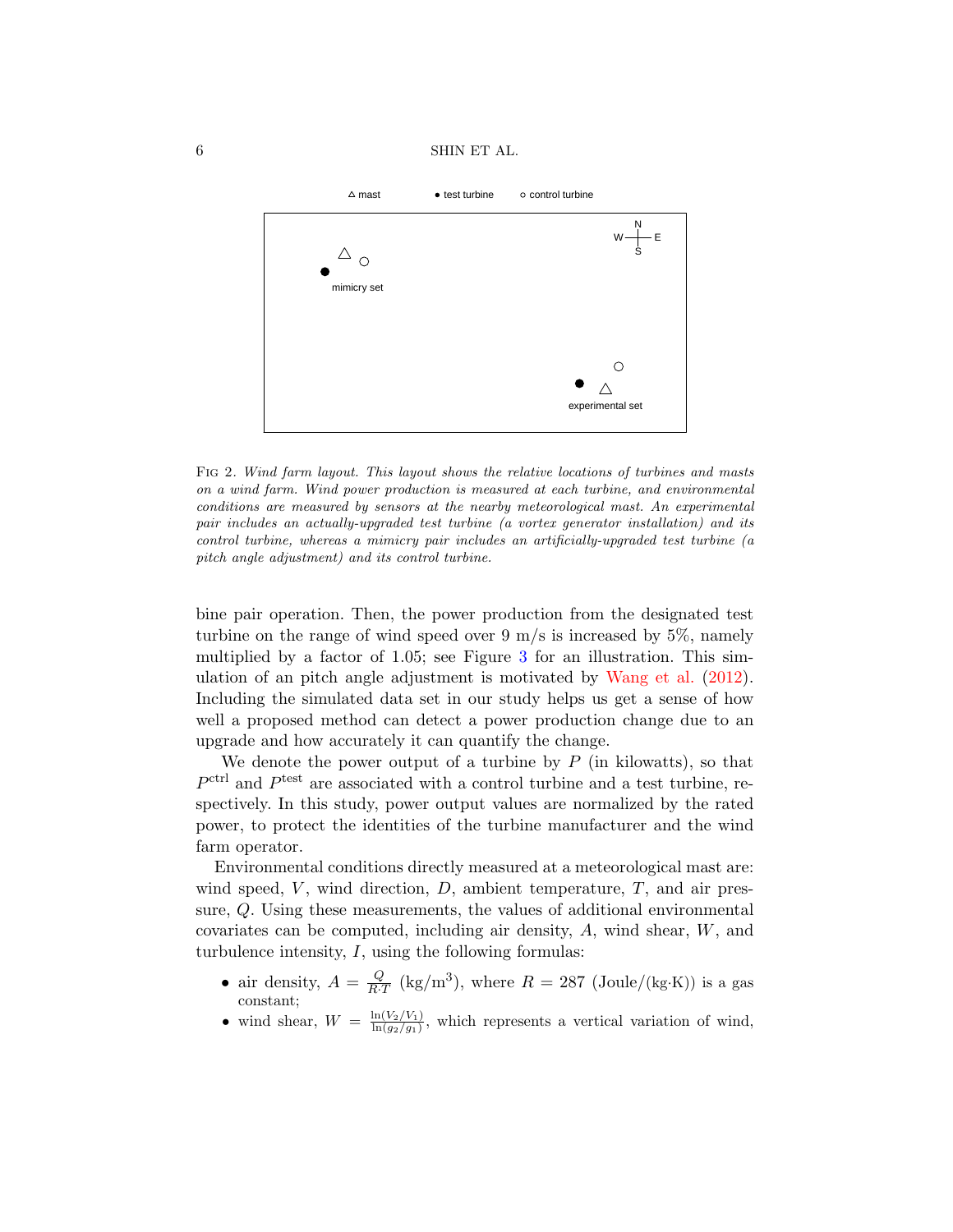

<span id="page-6-0"></span>Fig 3. The modification in the mimicry test turbine data as if a pitch angle adjustment were applied. The power on the range of wind speed over  $9 \, \text{m/s}$  is increased by  $5\%$ .

where  $V_1$  and  $V_2$  are wind speeds measured at heights  $g_1 = 80$  m and  $g_2 =$ 50 m, respectively;

• turbulence intensity,  $I = \frac{\hat{\sigma}}{V}$ , where  $\hat{\sigma}$  is the standard deviation of wind speed in a 10-minute duration.

The air density A represents the combined effect of temperature and pressure; once the air density is included to explain wind power outputs, temperature and pressure are no longer needed. The wind shear W and turbulence intensity I measure certain aspects of atmospheric dynamics that wind speed itself does not fully represent.

As such, each data set has five explanatory covariates,  $(V, D, A, W, I)$ , and two power outcomes,  $(P^{\text{ctrl}}, P^{\text{test}})$ . Note that wind turbine data are arranged into 10-min blocks, so that the values of  $(V, D, A, W)$  are the averages of the 10-min intervals and I is the ratio of the standard deviation of wind speed in the 10-min blocks over the average wind speed of the same block. This 10-min block data arrangement is commonly used in the wind industry.

For the experimental pair, we have 14 months worth of data in the nontreated period (i.e., before the upgrade) and 5 weeks worth of data in the treated period (i.e., after the upgrade), whereas for the mimicry pair, we have 8 months worth of data in the non-treated period and 7 weeks in the treated period. Note that it is preferable to have a much larger set in the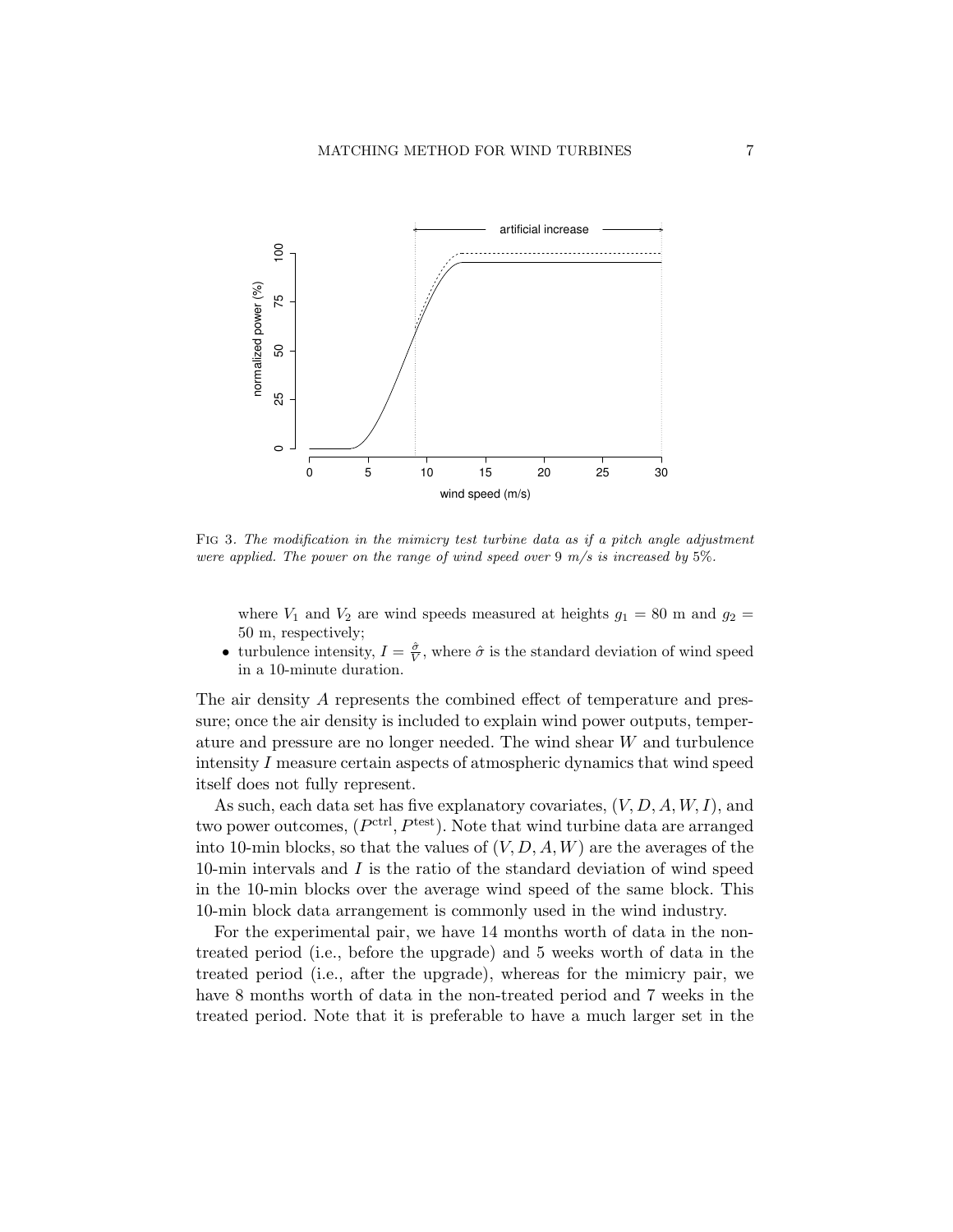non-treated period than the treated. That is because a sufficiently large candidate pool to match can avoid too many of repeatedly selected individuals, and therefore the matched subset of the non-treated period reflects reality such as varying weather conditions.

<span id="page-7-0"></span>3. Matching methods. Our investigation starts off with exploring the discrepancy of the covariate distributions. Figure [4](#page-8-0) demonstrates for each covariate the difference in empirically fitted density functions between the non-treated and treated periods. The last subplot in both the upper and lower panel is the density function of the power output of the respective control turbine. For the control turbine, as it is not modified, the distribution of its power output is supposed to be comparable, should the environmental conditions be maintained the same. But the data show otherwise, suggesting the existence of environmental influence, which confounds the upgrade effect in power outputs.

Let us introduce a few notations and terminologies. The environmental covariate vector is denoted by **X**. In this study,  $\mathbf{X} := (V, D, A, W, I)^T$ , but it can include more variables, should their measurements be available. The data pair  $(X, P)$  forms a data record, containing the value of the environmental covariates and its corresponding power outputs. The data records collected before the upgrade form the non-treated data group, whereas those collected after the upgrade form the treated group. Let  $S_{\text{bef}}$  and  $S_{\text{aff}}$  be the index set of the data records in the non-treated and treated group, respectively. Let  $Y<sub>S</sub>$  denote the values of a covariate Y for data indices in S. For example,  $V_{S_{\text{bef}}}$  is the vector of all wind speed values that are observed before the upgrade.

This section presents a matching method to create comparable distribution profiles of covariates. Before going through the four-step procedure of developing a matching method, as mentioned in Section [1,](#page-0-1) we first describe the preprocessing steps in Sections [3.1](#page-7-1) and [3.2.](#page-10-0) Then, Sections [3.3,](#page-10-1) [3.4,](#page-11-0) and [3.5](#page-12-0) describe Step 1, 2 and 3, respectively. Step 4 is discussed in Section [4.](#page-13-0)

<span id="page-7-1"></span>3.1. *Hierarchical Subgrouping.* The first action of preprocessing is to narrow down the set from which we will perform the data records matching subsequently. The reason for this preprocessing is to alleviate a computational demand arising from too many pairwise combinations when comparing two large size data sets.

This objective is fulfilled via a procedure we label as hierarchical subgrouping. The idea goes as follows.

1. Locate a data record in the treated group,  $S_{\text{aft}}$ , and label it by the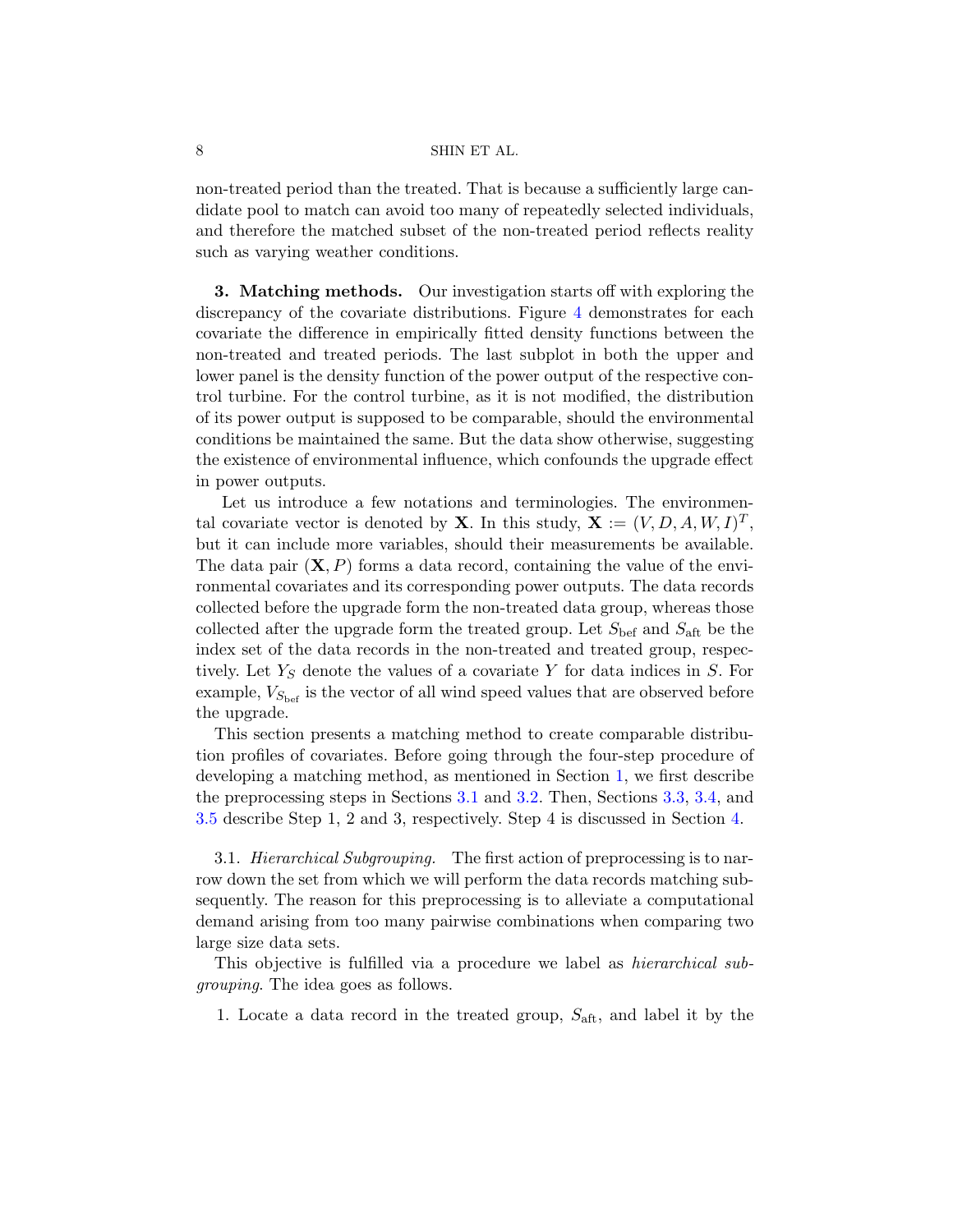

<span id="page-8-0"></span>Fig 4. Overlapped density functions of unmatched covariates and power output of control turbine; solid line = before upgrade (non-treated), dashed line = after upgrade (treated).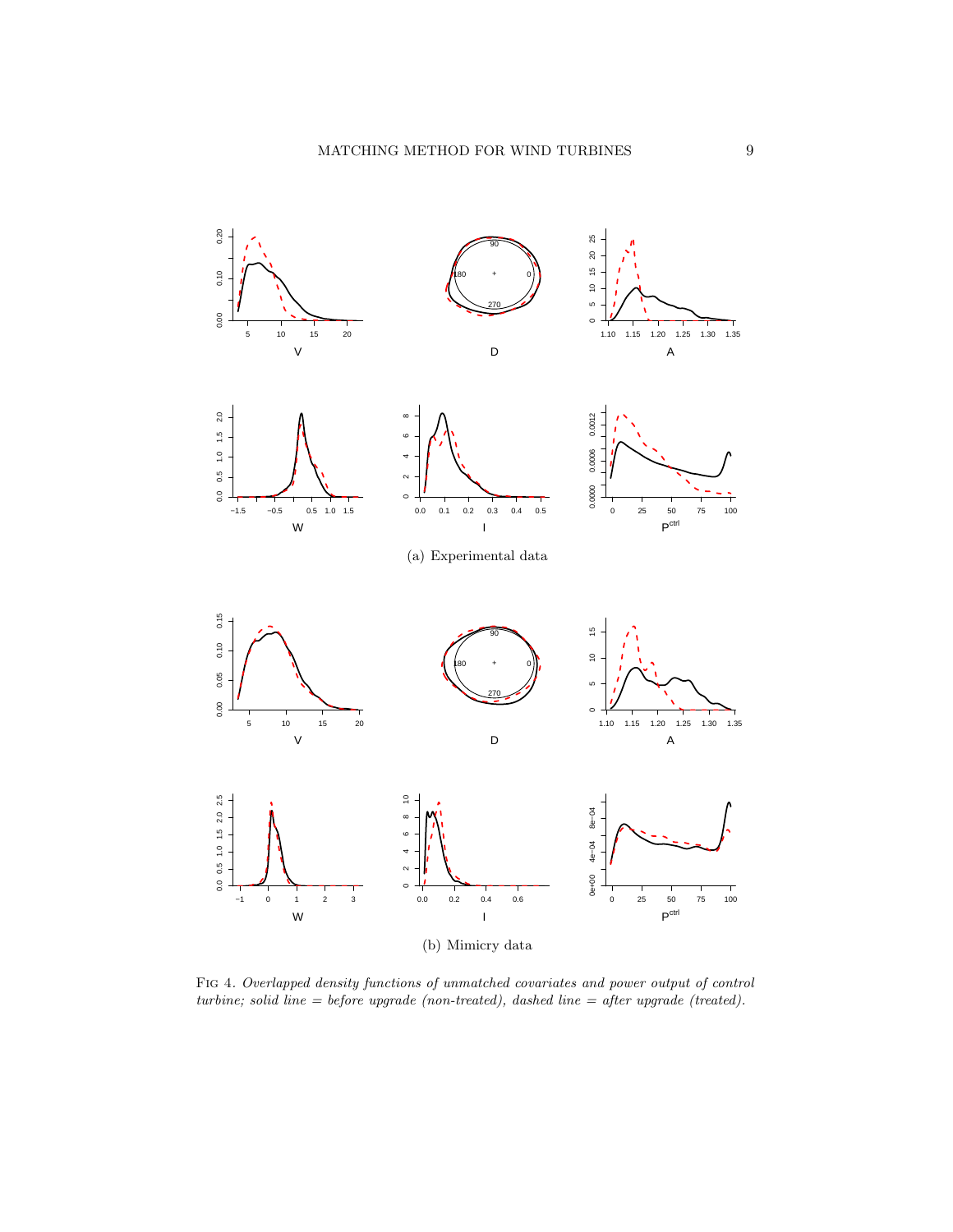index j.

- 2. Select one of the covariates, for instance, wind speed, V , and designate it as the variable on which we measure similarity between two data records.
- 3. Go through the data records in the non-treated group,  $S_{\text{bef}}$ , by selecting the subset of data records such that the difference, in terms of the designated covariate, between the data record  $j$  in  $S_{\text{aft}}$  and any one of the records in  $S_{\text{bef}}$  is smaller than a pre-specified threshold. When V is in fact the one designated in Step 2, the resulting subset is then labeled by placing V as a subscript to S, namely  $S_V$ .
- 4. Next, designate another covariate and use it to prune  $S_V$  in the same way as one prunes  $S_{\text{bef}}$  into  $S_V$  in Step 3. This produces a smaller subset nested within  $S_V$ . Then continue with another covariate until all covariates are used.

The order of the covariates in the above hierarchical subgrouping procedure is based on the importance of them in affecting wind power outputs; accord-ing to [Lee et al.](#page-22-10) [\(2015a\)](#page-22-10), it is  $V, D, A, W$ , and I, from the most important to the least important. We will discuss more about the matching order of covariates in Section [6.1.](#page-19-1) Also note that wind direction  $D$  is a circular variable and an absolute difference between two angular degrees is between 0 and  $\pi$ ; we then adopt a circular variable formula from [Jammalamadaka and](#page-22-15) [Sengupta](#page-22-15) [\(2001\)](#page-22-15) to calculate the difference between two D values.

The above process can also be written in set representation. For a data record j in  $S_{\text{aff}}$ , we define subsets of data records in  $S_{\text{bef}}$ , hierarchically chosen, as

$$
S_V := \{ i \in S_{\text{bef}} : |V_i - V_j| < \alpha_V \sigma(V_{S_{\text{bef}}}) \};
$$
\n
$$
S_D := \{ i \in S_V : \pi - |\pi - |D_i - D_j|| < \alpha_D \sigma(D_{S_V}) \};
$$
\n
$$
S_A := \{ i \in S_D : |A_i - A_j| < \alpha_A \sigma(A_{S_D}) \};
$$
\n
$$
S_W := \{ i \in S_A : |W_i - W_j| < \alpha_W \sigma(W_{S_A}) \};
$$
\n
$$
S_I := \{ i \in S_W : |I_i - I_j| < \alpha_I \sigma(I_{S_W}) \},
$$

where  $\sigma(Y)$  is the standard deviation of Y and  $\alpha_Y$  is a thresholding coefficient. We discuss how to determine these  $\alpha$ 's in Section [3.5.](#page-12-0) This hierarchical subgrouping establishes the subsets nested as such:  $S_I \subset S_W \subset S_A \subset S_D \subset$  $S_V \subset S_{\text{bef}}$ . Consequently, the data records in the last hierarchical set  $S_I$ have the closest environmental conditions as compared with the data record j in  $S_{\text{aft}}$ .

This hierarchical subgrouping procedure shares certain similarity with the coarsened exact matching (CEM) approach [\[Iacus, King, and Porro](#page-22-16) [\(2012\)](#page-22-16)],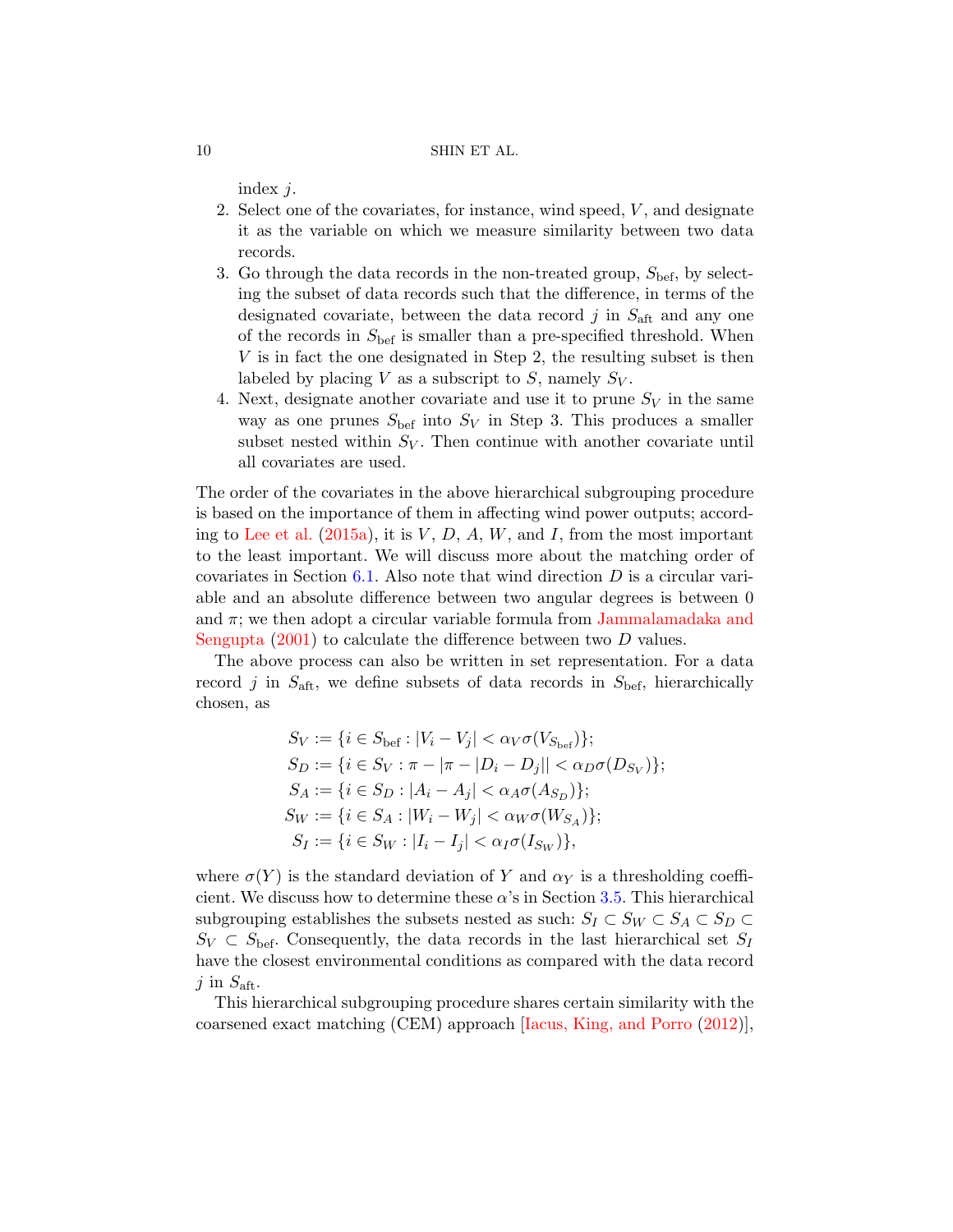in that it performs the data records matching on broader ranges of covariates and builds factor-sized strata. Unlike CEM, however, the strata from our procedure have a hierarchical and nested structure that CEM does not have.

<span id="page-10-0"></span>3.2. Unmeasured Factors. There could be other environmental conditions, in addition to  $V, D, A, W$  and I, which may affect wind power production while not measured. For instance, humidity is one variable that was shown to have an appreciable impact on wind power production for offshore wind turbines [\[Lee et al.](#page-22-10) [\(2015a\)](#page-22-10)] but for the wind farm data we worked with, humidity was not measured.

The possible existence of unmeasured environmental factors presents the risk of causing a distortion in comparison, even when the aforementioned measured environmental factors are matched between the treated and nontreated groups. In order to alleviate this risk, we make use of the power output of the control turbine in each turbine pair,  $P<sup>ctrl</sup>$ . What we propose is to further narrow down from the most nested subset produced in Sec-tion [3.1,](#page-7-1)  $S_I$ , by taking the following action – we select records from  $S_I$ whose  $P^{\text{ctrl}}$  values are comparable to the  $P^{\text{ctrl}}$  value of a data record j in  $S_{\text{aft}}$ . Specifically, this amounts to continuing the hierarchical subgrouping action in Section [3.1,](#page-7-1) producing a  $S_P$ , a subset of  $S_I$ , based on  $P<sup>ctrl</sup>$ , such that

$$
S_P:=\{i\in S_I:|P_i^{\operatorname{ctrl}}-P_j^{\operatorname{ctrl}}|<\alpha_P\sigma(P_{S_I}^{\operatorname{ctrl}})\}.
$$

We perform this procedure for all data records in the treated group so that each record j in  $S_{\text{aft}}$  has its matched set  $S_{P,j}$ . In the case that  $S_{P,j}$  is an empty set, we then discard the respective index  $j$  from  $S_{\text{aft}}$ . Because of this,  $S_{\text{aft}}$  may shrink after the subgrouping steps.

What we do in this subsection is essentially to use the control turbine to calibrate the conditions affecting the test turbine. A similar idea was tried by [Albers](#page-22-6) [\(2012\)](#page-22-6), but his approach is different from ours. Albers used a power curve based approach, in which the author fitted a relative power curve between the control and test turbines and hoped using that can calibrate the conditions for the test turbine. The rationale behind Albers's relative power curve is not as transparent as our subgrouping procedure and that approach is still model-based rather than direct comparison; in fact, it involved several modeling steps in its analysis.

<span id="page-10-1"></span>3.3. Mahalanobis Distance. Denote  $S_{P,j}$  as a set of candidate matches of data records in the non-treated group to a data record  $j$  in the treated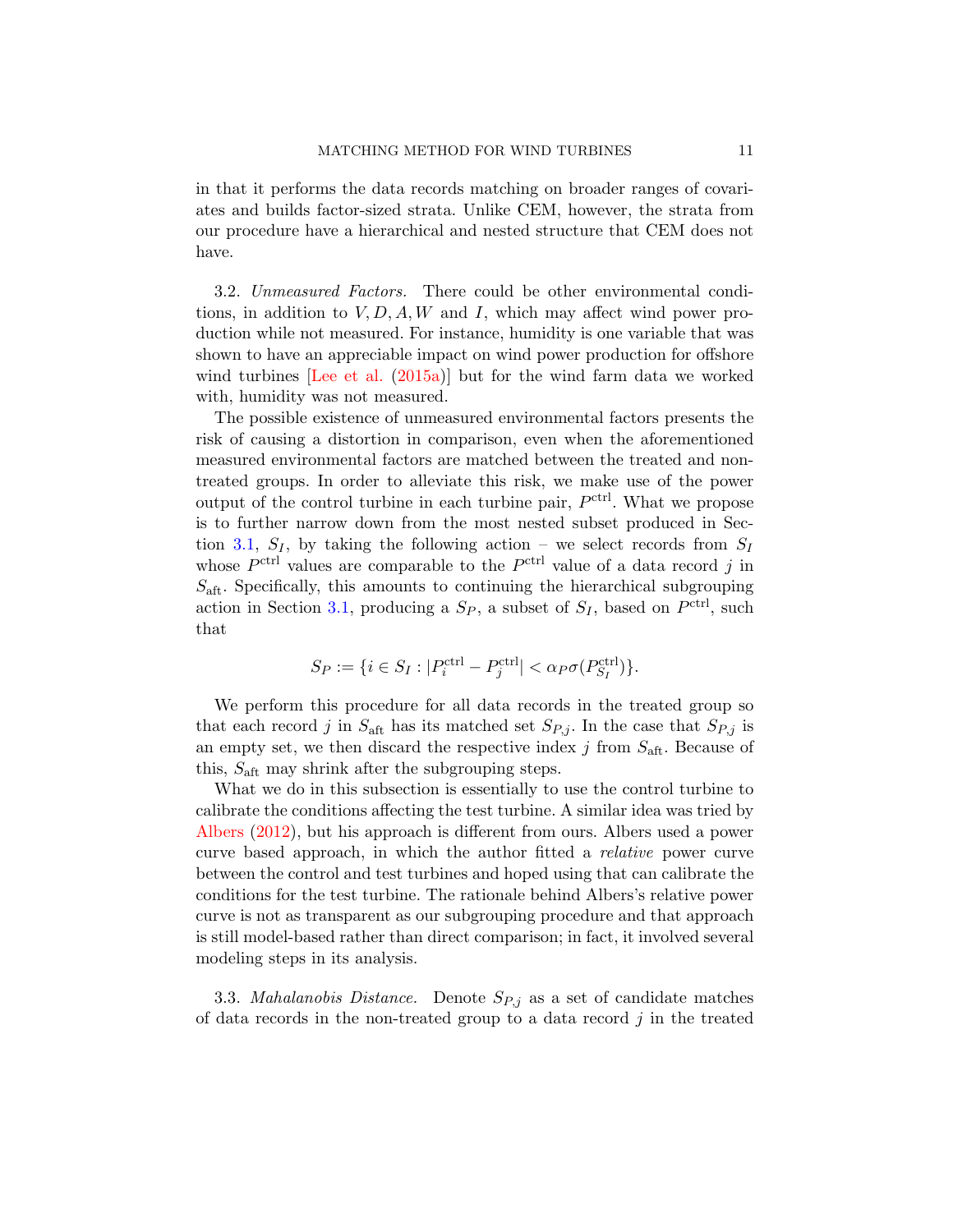group. Our next goal is to choose a data record in  $S_{P,j}$  that is the closest to a data record j. For this purpose, we need to define a dissimilarity measure to quantify the closeness between two data records.

We decide to use the Mahalanobis distance [\[Mahalanobis](#page-22-12) [\(1936\)](#page-22-12)] as our dissimilarity measure, which is popularly used in the context of multivariate analysis. It re-weighs the Euclidean distance between two covariate vectors with the reciprocal of a variance-covariance matrix. Before presenting the definition of the Mahalanobis distance between two wind turbine data records, we first introduce a transformed covariate vector, denoted by  $\mathbf{X}^*$ , such that

$$
\mathbf{X}^* := (V \cos D, V \sin D, A, W, I)^T.
$$

Using  $X^*$  makes it easier to deal with the circular wind direction variable D. The Mahalanobis distance  $(MD_{ij})$  between a data record j in  $S_{\text{aft}}$  and a data record i in  $S_{P,j}$  is defined as

$$
\texttt{MD}_{ij} := \sqrt{(\mathbf{X}_i^* - \mathbf{X}_j^*)^T \Sigma^{-1} (\mathbf{X}_i^* - \mathbf{X}_j^*)},
$$

where  $\Sigma = \text{Cov}(\mathbf{X}_{S_{\text{bef}}}^*)$ . Obviously, the larger an MD value, the more dissimilar two data records.

Alternatively, the propensity score can be used as a dissimilarity measure [\[Rosenbaum and Rubin](#page-22-17) [\(1983\)](#page-22-17)]. The propensity score has an advantage for a large number of covariates, whereas the Mahalanobis distance works quite well when there are fewer than eight continuous covariates [\[Zhao](#page-23-7)  $(2004)$ ]. Moreover, since the Mahalanobis distance can reflect the interaction among covariates, which indeed exists in our data as described in Section [6.1,](#page-19-1) we choose the Mahalanobis distance rather than the propensity score.

<span id="page-11-0"></span>3.4. One-to-one matching. As the simplest form of the  $k : 1$  nearest neighbor matching, introduced by [Rubin](#page-23-4) [\(1973\)](#page-23-4), we perform the 1 : 1 matching; it selects, for each treated record  $j$ , the non-treated record with the smallest distance from  $j$ . As the size of the matching candidates for each treated subject is reduced while undertaking the subgrouping step, there is no need to search in the entire non-treated group but simply within the resulting subgroup.

In a set representation, given  $S_{P,j}$  and MD<sub>ij</sub> from Section [3.2](#page-10-0) and [3.3,](#page-10-1) respectively, we select the data record  $i_j$  in  $S_{P,j}$  that has the smallest Mahalanobis distance as the best match to data record  $j$  in  $S_{\text{aff}}$ . That is, the data record  $i_j$  is found such that

$$
i_j = \arg\min_{i \in Sp_j} \text{MD}_{ij},
$$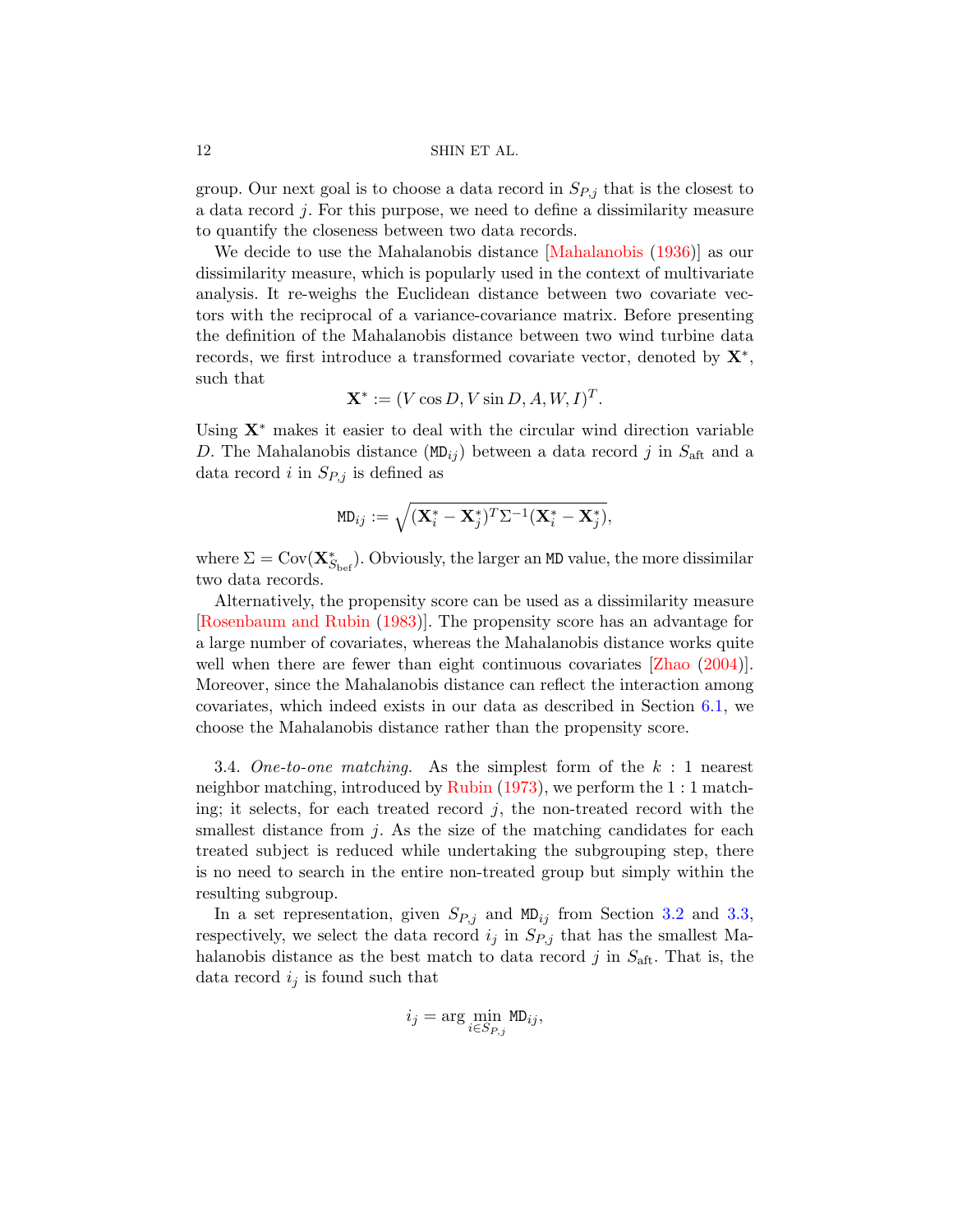for each j in  $S_{\text{aft}}$ . In case that two or more are tied for the smallest value, we choose one of them randomly. After this step, each data record  $j$  in the treated group has one non-treated counterpart  $i_j$ , with the exception of those already discarded during the subgrouping step. We define the index set of the matched data records from the non-treated group as

$$
S_{\text{bef}}^* := \{ i_j \in S_{\text{bef}} \mid j \in S_{\text{aft}} \}.
$$

As such, the data records in  $S_{\text{aff}}$  are now individually paired to those in  $S_{\text{bef}}^*$ .

It should be noted that we allow replacement in our matching procedure. In other words,  $i_j$  is not eliminated from the candidate set  $S_p$ , even though it has matched to j once. When the next data record  $j + 1$  is selected from  $S_{\text{aft}}$ , the same non-treated data i is thus possible to be matched again. We believe that allowing replacement helps achieve a fair matching because the data records in  $S_{\text{aft}}$  have no presumed order to be paired in advance. We will provide further discussions related to the matching with replacement in Section [6.2.](#page-20-0)

<span id="page-12-0"></span>3.5. Diagnostic. After performing the matching procedure, it is crucial to diagnose how much the discrepancy of the covariate distributions has been removed, as compared to the original (unmatched) data set. Only after the diagnostics signifies a sufficient improvement, an outcome analysis is then ready to perform in the next step.

We measure the discrepancy of distributions in two ways, numerically and graphically. For the numerical diagnostics, the standardized difference of means (SDM) is used as a measure of dissimilarity of a covariate between the treated and non-treated groups [\[Rosenbaum and Rubin](#page-23-8) [\(1985\)](#page-23-8)];

$$
\texttt{SDM} := \frac{\overline{Y}_{S_{\text{aft}}} - \overline{Y}_{S_{\text{bef}}}}{\sigma(Y_{S_{\text{aft}}})},
$$

where Y is one of the covariates, and  $\overline{Y}_S$  denotes the average of Y in the set of S. The SDM decreases if the matching procedure indeed reduces the discrepancy between the two groups. As shown in Table [1,](#page-13-1) SDM decreases significantly for all covariates. A previous study [\[Rubin](#page-23-9) [\(2001\)](#page-23-9)] found that SDM should be less than 0.25 to render the two distributions in question comparable. Otherwise, the differences between the distributions of covariates in the two groups are regarded as substantial.

For the graphical diagnostics, we overlap the empirical density function of each covariate as well as that of the control turbine power, associated with the treated group and the matched subset of the non-treated group. We can visually inspect the discrepancy between the two density functions and see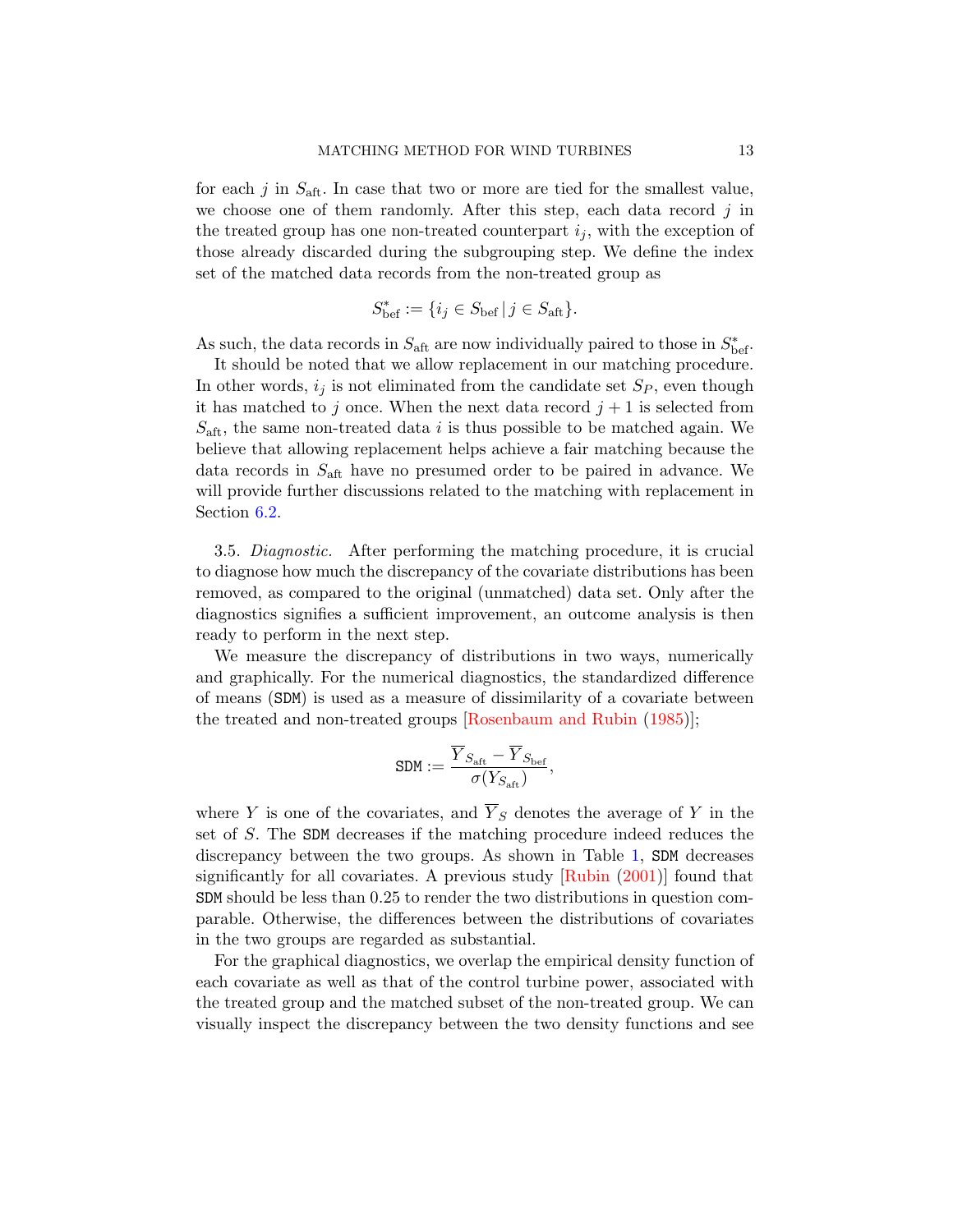| nerical diagnostics. See the decrease of SDM after the matching. The match<br>procedure indeed reduces the discrepancy between the two periods |        |        |                  |        |        |                     |  |  |
|------------------------------------------------------------------------------------------------------------------------------------------------|--------|--------|------------------|--------|--------|---------------------|--|--|
|                                                                                                                                                | V      | D      | $\overline{A}$   | W      |        | $P^{\rm ctrl}$      |  |  |
| Unmatched                                                                                                                                      | 0.6685 | 0.0803 | 3.2715           | 0.2312 | 0.1382 | 0.8132              |  |  |
| Matched                                                                                                                                        | 0.0142 | 0.0026 | 0.0589           | 0.0721 | 0.0003 | 0.0083              |  |  |
| (a) Experimental data                                                                                                                          |        |        |                  |        |        |                     |  |  |
|                                                                                                                                                | V      | D      | $\boldsymbol{A}$ | W      |        | $P^{\mathrm{ctrl}}$ |  |  |
| Unmatched                                                                                                                                      | 0.0605 | 0.1647 | 1.6060           | 0.2759 | 0.4141 | 0.0798              |  |  |
| Matched                                                                                                                                        | 0.0077 | 0.0029 | 0.0263           | 0.0158 | 0.0111 | 0.0036              |  |  |

<span id="page-13-1"></span>TABLE 1 Numerical diagnostics. See the decrease of SDM after the matching. The matching

(b) Mimicry data

if they are similar enough. An example is shown in Figure [5,](#page-14-0) in which we observe the well-matched distributions of covariates after the matching process. The improvements in term of distribution similarity are clearer when compared to Figure [4,](#page-8-0) which demonstrates the dissimilarity in covariate distributions of the unmatched original set.

Either the numerical or the graphical diagnostics may fail to provide credible evidence to perform an outcome analysis; for example, SDM increases, rather than decreases, or some non-overlapped bumps are observed in the density plots. If this happens, we adjust the thresholding coefficients  $\alpha$ 's and repeat the procedures of Section [3.1](#page-7-1) and [3.2](#page-10-0) until a well-matched set is obtained. It should also be noted that, if the size of  $S_{\text{aft}}$  after the matching loses too many data records, and this can happen when too small  $\alpha$ 's are applied, we suggest to enlarge the size of  $S_{\text{aff}}$  prior to the matching process, so that we can secure a sufficient amount of representative weather conditions in the matched  $S_{\text{aft}}$ .

<span id="page-13-0"></span>4. Outcome analysis. This section describes the outcome analysis, Step 4 of a matching method as outlined in Section [1.](#page-0-1) It fulfills the research goal of testing the significance of the upgrade effect and quantifying its improvement in terms of extra power production under comparable environmental conditions.

4.1. Paired t-tests. From the matching procedure, we have the paired data records of the two groups,  $(i_j, j)$  where  $i_j \in S_{\text{bef}}^*$  and  $j \in S_{\text{aff}}$ . Using these paired indices, we can retrieve the paired test power outputs,  $(P_{i_j}^{\text{test}}, P_j^{\text{test}})$ . The power output pair can be interpreted as repeated measurements under comparable environmental conditions, which makes the power outputs also comparable.

As such, we apply a t-test to analyze the difference of the two paired test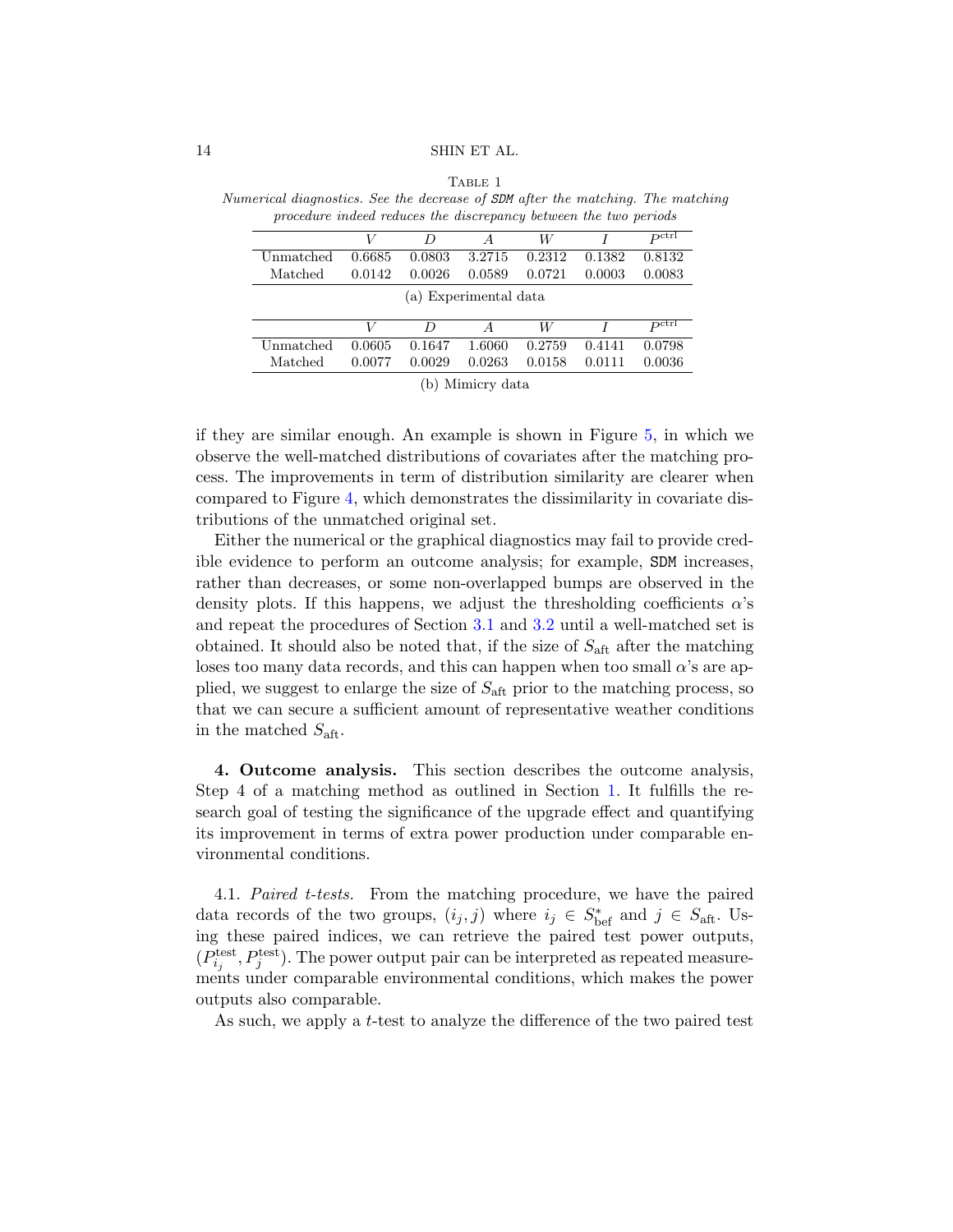

<span id="page-14-0"></span>Fig 5. Overlapped density functions of matched covariates as well as that of power output of control turbine; solid line = before upgrade (non-treated), dashed line = after upgrade (treated). Compare this figure to Figure  $4$  and notice the improvement in agreement between the pairs of density plots.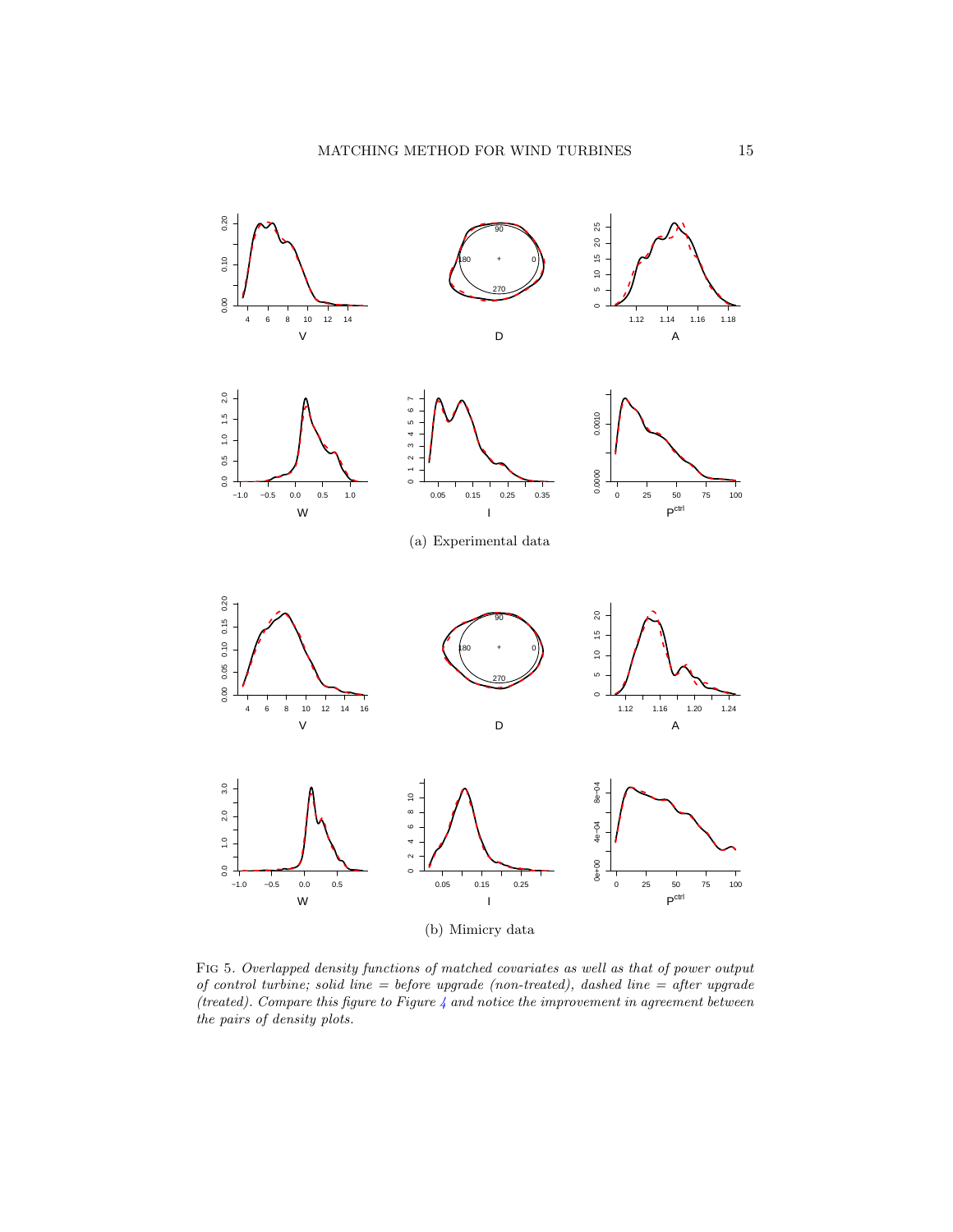<span id="page-15-0"></span>Outcome analysis. The results of paired t-tests and upgrade quantification

|                       | $t$ -stat p-value | UPG.   |                  | $t$ -stat p-value                   | UPG. |
|-----------------------|-------------------|--------|------------------|-------------------------------------|------|
| 3.015                 | 0.003             | 1.13\% |                  | $7.447 \quad < 0.0001 \quad 3.16\%$ |      |
| (a) Experimental data |                   |        | (b) Mimicry data |                                     |      |

outcomes,  $D_j = P_j^{\text{test}} - P_{i_j}^{\text{test}}$ . The assumption of independence is met; this will be reviewed in Section  $6.2$ . It tests the null hypothesis that the expected mean of the difference is zero, that is  $H_0 : E(\overline{D}) = 0$ , where  $\overline{D}$  is the sample mean of  $\{D_i : j \in S_{\text{aff}}\}\$ . Accordingly, the test statistic t is

$$
t:=\frac{\overline{D}}{s/\sqrt{n}},
$$

where  $s$  and  $n$  are the sample standard deviation and the sample size of  ${D_i : j \in S_{\text{aff}}},$  respectively. If the test concludes a significant positive mean difference, the upgrade on the test turbine is then concluded as effective.

In Table [2,](#page-15-0) the first and second cells show the results from a paired t-test. In both datasets, the tests show a significant upgrade effect at the 0.05 level.

<span id="page-15-1"></span>4.2. Quantification. Reporting a percentage value representing the relative increase in power production is a typical way to quantify an improvement of a turbine's performance after an upgrade. As such, we quantify the upgrade effect (UPG) in percentage terms by computing

$$
\text{UPG} := \frac{\sum_{j \in S_{\mathrm{aff}}} (P^{\mathrm{test}}_j - P^{\mathrm{test}}_{i_j})}{\sum_{j \in S_{\mathrm{aff}}} P^{\mathrm{test}}_{i_j}} \times 100,
$$

where  $i_j \in S_{\text{bef}}^*$  is the counterpart of  $j \in S_{\text{aff}}$ .

The quantification results are shown in the third cell of Table [2.](#page-15-0) Recall that we have increased the test turbine power in the mimicry pair by 5% for wind speed 9 m/s and above, which translates to a 3.11% increase for the whole wind spectrum. Our quantification shows an improvement of 3.16% overall, which appears to present a fair agreement with the simulated amount. If the quantification amount is to be trusted, the vortex generator installation enables a turbine to produce 1.13% more wind power than without the upgrade.

4.3. Mean Comparison. In Figure  $6(a)$ , we present the boxplot of  $P<sup>test</sup>$ data for the both datasets under the unmatched conditions (i.e., the original data) and the matched conditions (i.e., the matched subset of the original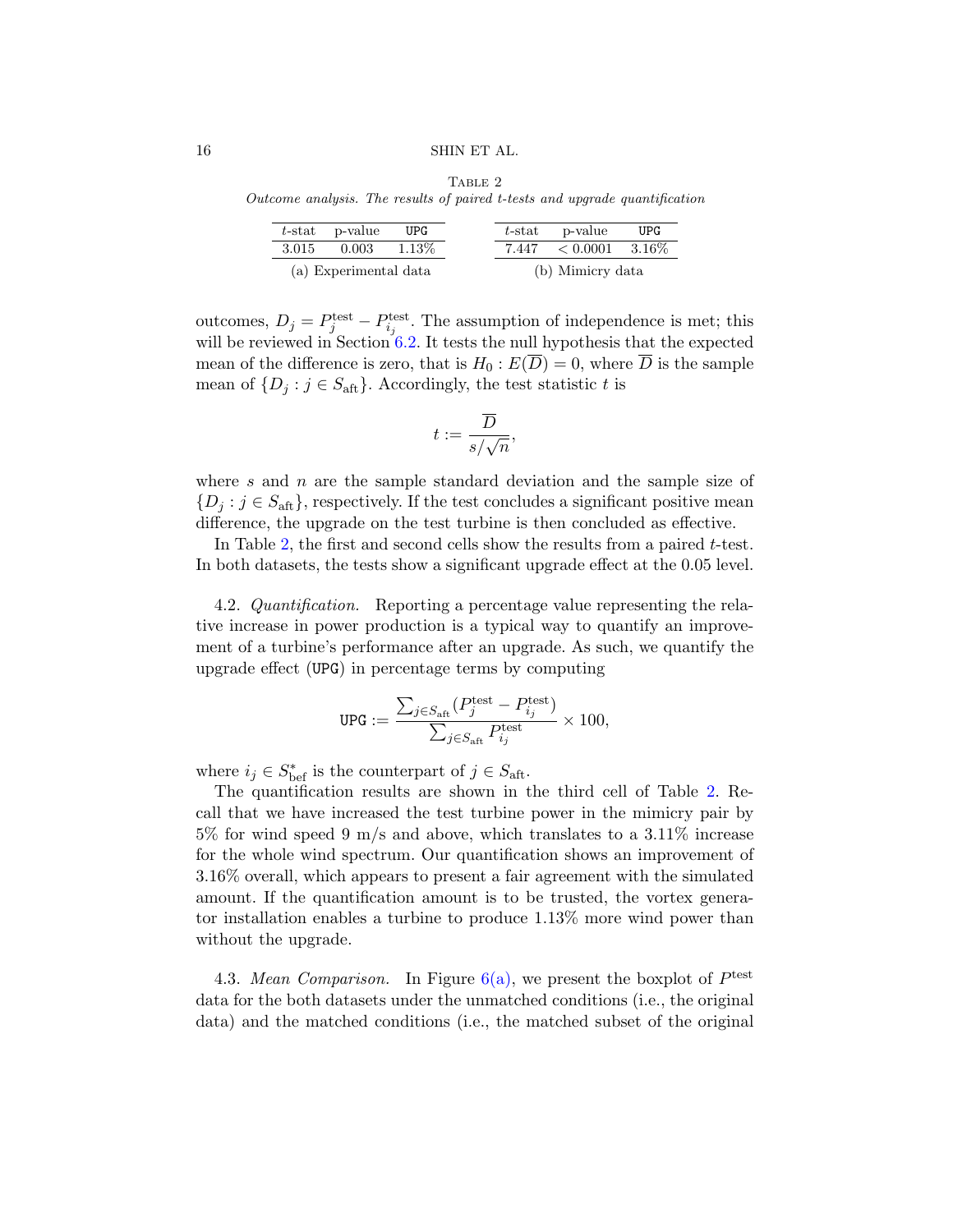data). We noticed that the unmatched data of the experimental set show a higher mean power before the upgrade than after. This mean power pattern is, however, reversed on the matched data, as expected. The interpretation of the mean power pattern of the unmatched data is obvious; the difference in the environmental covariates causes the wind turbine to produce more wind power in the period before the upgrade, so the upgrade effect is overwhelmed and not detectable. Even though the unmatched data seemingly shows an improvement in power production like the mimicry data in Figure  $6(b)$ , the imbalanced profile of weather conditions should be noticed, and so the matching is required to stabilize their discrepancy. This analysis demonstrates the benefit of executing this matching procedure before comparing the test power outputs and quantifying its net effect.

<span id="page-16-0"></span>5. Sensitivity analysis. Recall that the mimicry pair is analyzed for the purpose of getting a sense of how well a proposed method can estimate a power production change, owing to a turbine upgrade. While only the 5% simulated improvement is used when illustrating the methodology in Section [3](#page-7-0) and [4,](#page-13-0) this section re-performs the matching on various degrees of improvement. There are two reasons for this practice: (a) to see how sensitive the proposed method is in terms of estimating the power production change when the change magnitude varies (in Section [5.1\)](#page-16-1), and (b) to compare the proposed matching method to the kernel plus method proposed by [Lee et al.](#page-22-11) [\(2015b\)](#page-22-11) (in Section [5.2\)](#page-18-0).

<span id="page-16-1"></span>5.1. Sensitivity of estimating changes. Considering how the mimicry pair is created, it is unreasonable to use the nominal power increase rate, denoted by r, to represent the power change magnitude over the entire spectrum of wind power. This is because the nominal power increase rate is applied only to the partial range of wind power corresponding to wind speed higher than 9 m/s. Therefore, when it comes to verifying the estimation quality in the mimicry case, we should compute the effective power increase rate, denoted by  $r'$ , such as

$$
r':=\frac{\sum_{j\in S_{\mathrm{aft}}}P^{\mathrm{test}}_j\{1+r\cdot \mathcal{I}(V^{\mathrm{test}}_j>9)\}-\sum_{j\in S_{\mathrm{aft}}}P^{\mathrm{test}}_j}{\sum_{j\in S_{\mathrm{aft}}}P^{\mathrm{test}}_j},
$$

where  $\mathcal I$  is an indicator function.

As shown in Table [3,](#page-18-1) as r changes from 2% to 9%,  $r'$  changes from 1.25% to 5.6%. This range of the power improvements is considered practical for the detection purpose. If an improvement is smaller than  $1\%$ , it is going to be considerably hard for detection, and given the amount of noises in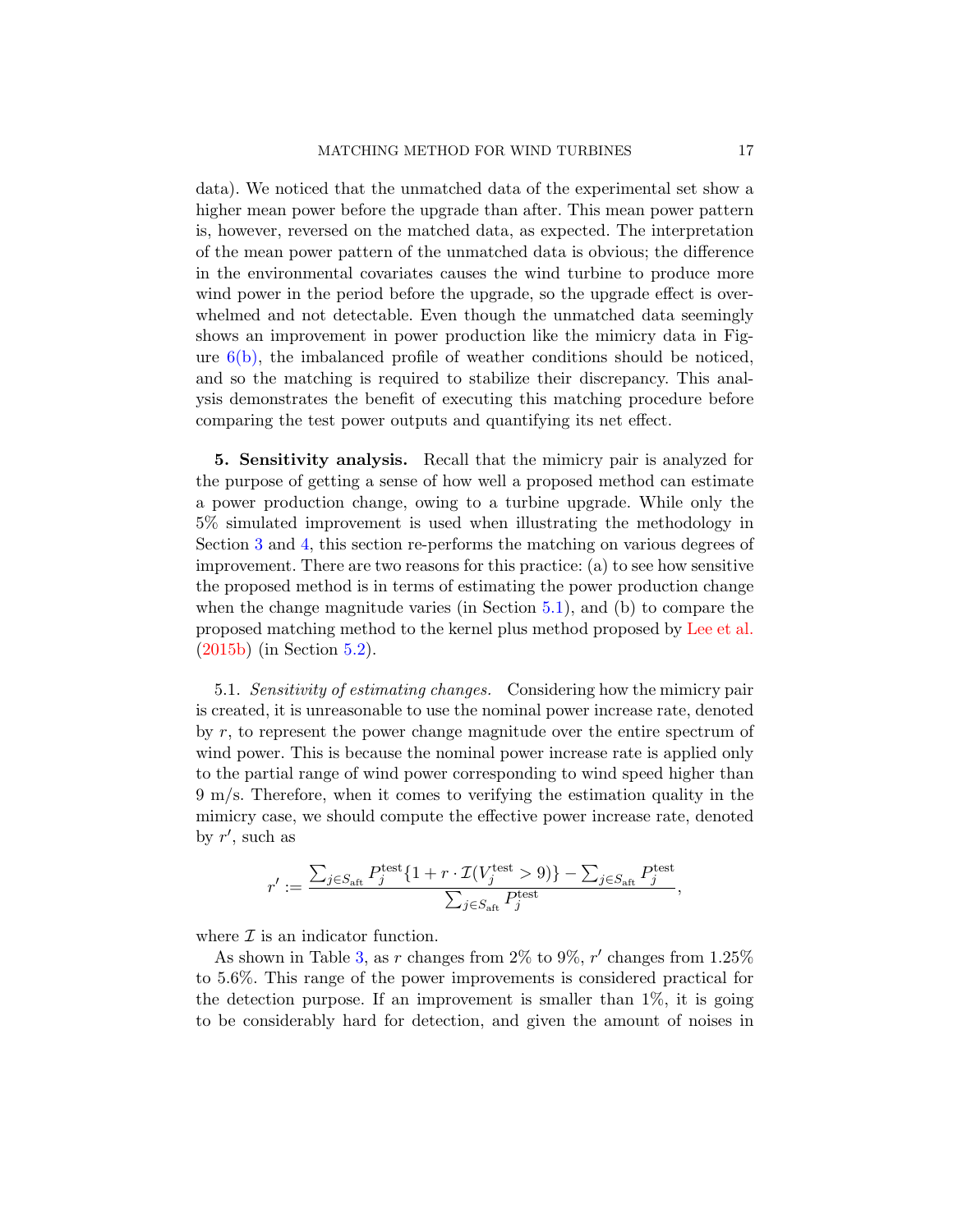<span id="page-17-0"></span>

# (a) Experimental data



# (b) Mimicry data

<span id="page-17-1"></span>FIG 6. Boxplots of the normalized test power values; x points, referred to by the label in percentage above it, are the mean of the respective normalized  $P^{test}$ . The upgrade effect is revealed in the matched test powers while confounded in the unmatched test power.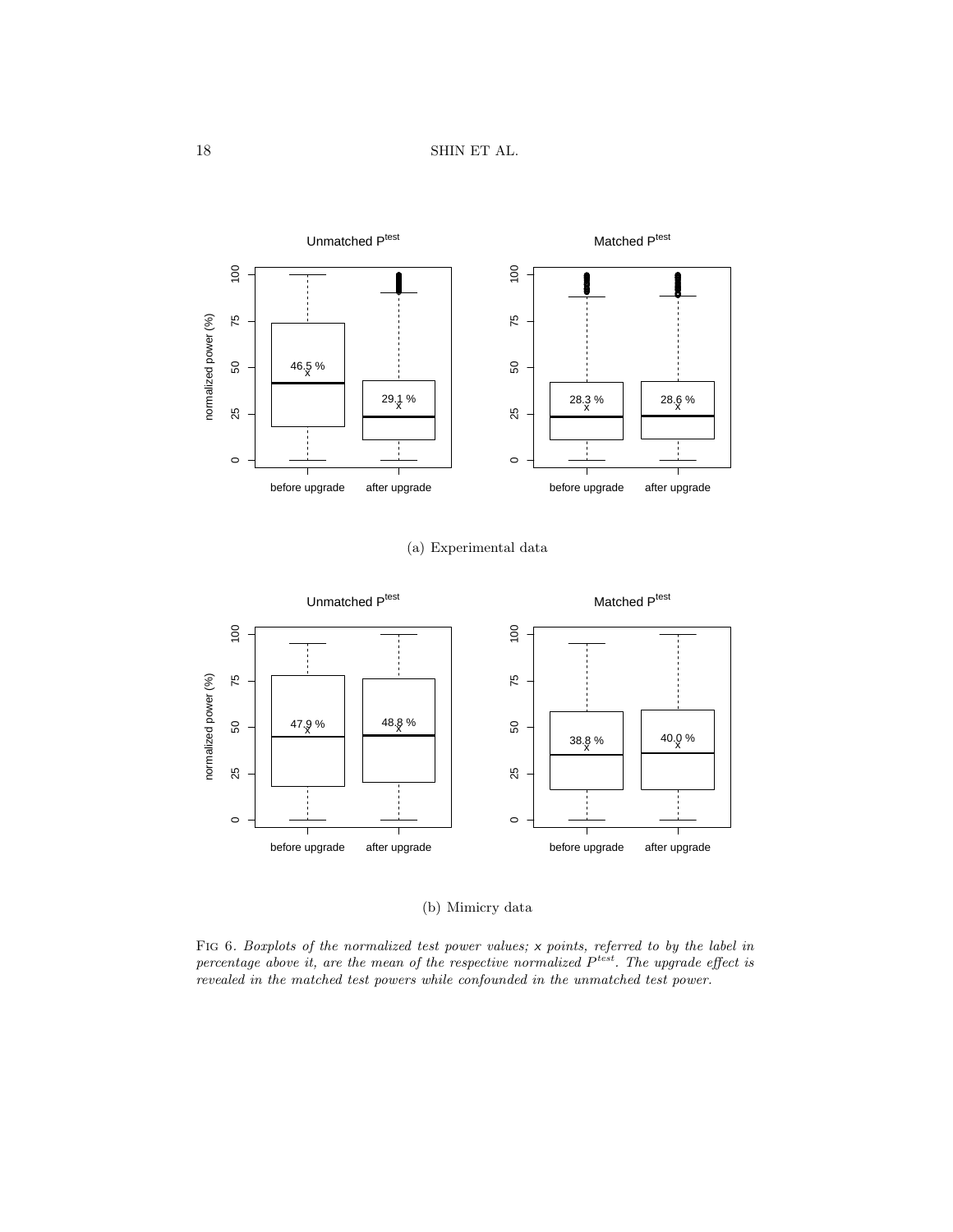|  | TABLE 3 |  |  |
|--|---------|--|--|
|  |         |  |  |

<span id="page-18-1"></span> $r =$  nominal power improvement rate;  $r' =$  effective power improvement rate; UPG and  $\text{DIFF}^*$  estimate r' through the matching method and the kernel plus method, respectively.

| $\boldsymbol{r}$     | $2\%$    | $3\%$    | 4%       | 5%                | $6\%$    | $7\%$    | $8\%$  | $9\%$    |
|----------------------|----------|----------|----------|-------------------|----------|----------|--------|----------|
| r'                   | $1.25\%$ | 1.87\%   | $2.49\%$ | $3.11\%$          | 3.74\%   | $4.36\%$ | 4.98%  | 5.60%    |
| <b>UPG</b>           | 1.74\%   | $2.21\%$ |          | $2.68\%$ $3.16\%$ | $3.63\%$ | $4.11\%$ | 4.58%  | $5.05\%$ |
| UPG/r'               | 1.4      | 1.2      | 1.1      | 1.0               | 1.0      | 0.9      | 0.9    | 0.9      |
| $DIFF*$              | $1.97\%$ | $2.56\%$ | $3.15\%$ | $3.73\%$          | 4.30\%   | 4.86\%   | 5.42\% | 5.97%    |
| $\mathrm{DIFF}^*/r'$ | $1.6\,$  | 1.4      | 1.3      | 1.2.              | 11       |          |        |          |

wind and power measurements, no known method can do an adequate job. On the other hand, when an improvement is greater than 6%, it becomes a bit unrealistic due to technology limitations, and if indeed so, the detection becomes easier – it is possible that even the standard IEC binning method can detect this level of change. That is why we choose this specific range to test the sensitivity of our method.

The middle two rows in Table [3](#page-18-1) compare UPG to  $r'$ . We notice that UPG considerably overestimates  $r'$  when  $r'$  is small (smaller than  $2\%$ ); the overestimation is as much as 40% for the smallest change at 1.25%. But the estimation quality of UPG gets stabilized as  $r'$  increases. In fact, for the last six cases, the differences between UPG and  $r'$  are within 10%. This result reflects the reality that the smaller degree of turbine upgrade is indeed difficult to estimate and demonstrates the merit of the proposed matching method.

<span id="page-18-0"></span>5.2. Comparison between the matching method and the kernel plus method. The best benchmark method for upgrade quantification is the kernel plus method presented in [Lee et al.](#page-22-11) [\(2015b\)](#page-22-11). In this section, we compare the covariate matching method with the kernel plus method.

The metric quantifying a turbine's improvement used by [Lee et al.](#page-22-11) [\(2015b\)](#page-22-11) is labeled as DIFF, which indicates a percentage value measuring the power production difference before and after the turbine upgrade. Although DIFF has a similar concept to UPG in this paper, there is a subtle difference that needs to be addressed. In [Lee et al.](#page-22-11) [\(2015b\)](#page-22-11), DIFF values are computed for the test and control turbine separately, which are denoted by  $\text{DIFF}_{\text{test}}$ and  $DIFF_{ctrl}$ , respectively. However, UPG uses the control turbine's record as a baseline reference during the matching process, so deals solely with and represents the net effect. For that reason, the metric from the kernel plus method, to be fairly compared with UPG, should be  $\text{DIFF}^* := \text{DIFF}_{\text{test}}$ - DIFF<sub>ctrl</sub>, which also adjusts the test turbine outcomes using the control turbine as a baseline.

This adjusted metric  $\text{DIFF}^*$  is then estimated for each r and compared to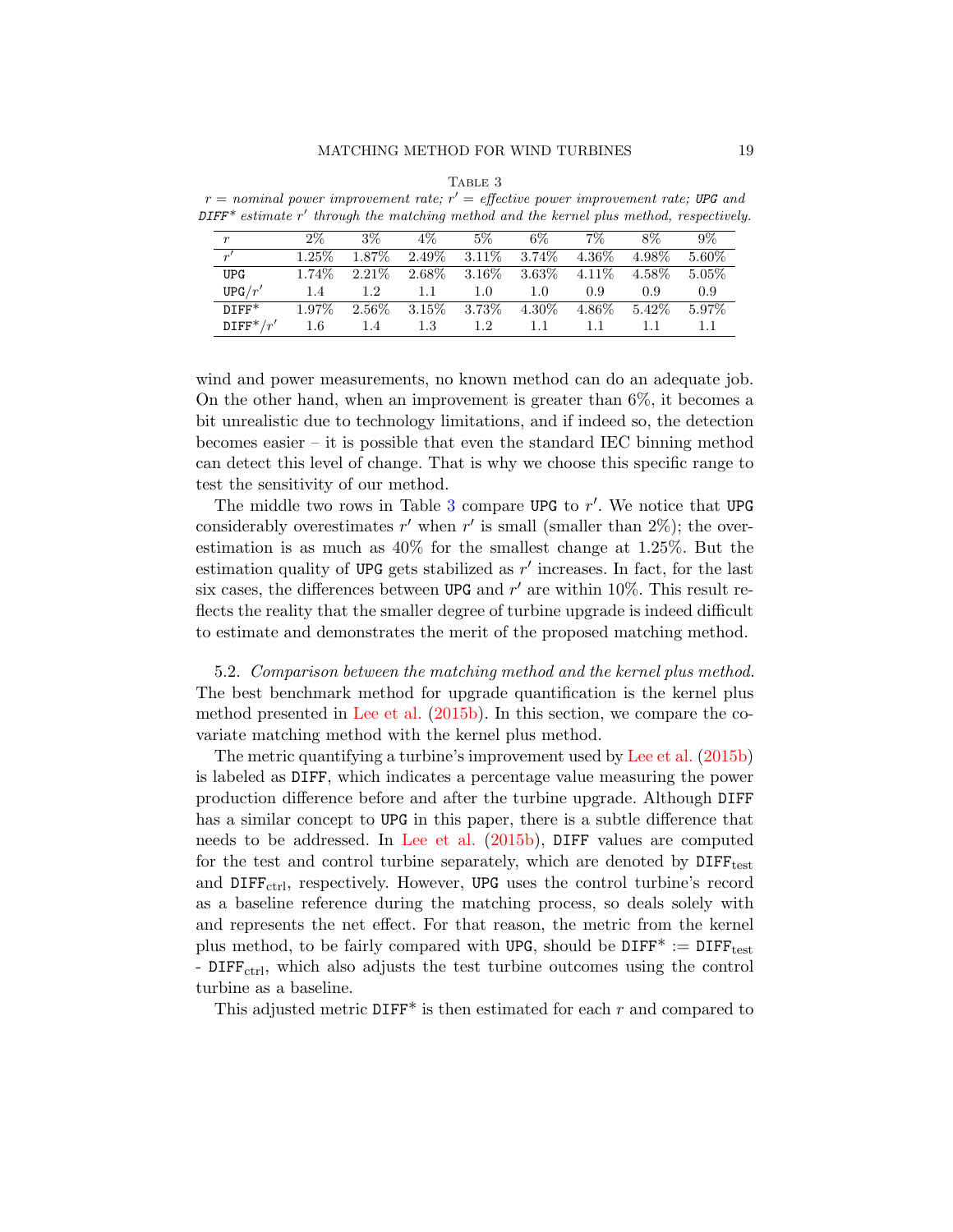$r'$  in the last two rows of Table [3.](#page-18-1) As we notice here, the kernel plus method also considerably overestimates the small  $r'$  values and does better as  $r'$  gets bigger. The degree of overestimation of DIFF<sup>\*</sup> is severer than that of UPG; while DIFF<sup>\*</sup>/ $r$ 's have 10% or more values over all of r values, UPG/ $r$ 's are mostly within 10% and even make almost correct estimations at  $r = 5\%$  and 6%. Therefore, the covariate matching method outperforms the kernel plus method for the practical range of improvement rate, from  $r = 2\%$  to 9%.

If applied to the experimental turbine pair, our analysis in Section [4.2](#page-15-1) shows UPG =  $1.13\%$ . On the other hand, DIFF<sup>\*</sup> from the kernel plus method is 1.48%. This result is anticipated, in that the kernel plus method tends to overestimate a little more, and both methods are in fact less accurate when estimating a small improvement such as 1% or less.

Please note that DIFF\* values reported here are different from those reported in [Lee et al.](#page-22-11) [\(2015b\)](#page-22-11). This discrepancy is due to the different use of data; while [Lee et al.](#page-22-11) [\(2015b\)](#page-22-11) use 2-week-after-upgrade worth of data in their analysis, we use in this study 7-week-after-upgrade worth of data for the mimicry turbine pair and 5-week-after-upgrade worth of data for the experimental pair, as our covariate matching requires a longer duration to ensure a sufficient amount of data.

<span id="page-19-0"></span>6. Remarks. This section presents further discussion of a few issues arising in our research undertaking. Section [6.1](#page-19-1) reviews in more details about the priority order and the interaction effect of the environmental covariates as well as how the right order can benefit the analyses. Section [6.2](#page-20-0) discusses the issue of replacement while matching data records and affirms that the independence assumption of a t-test is approximately satisfied.

<span id="page-19-1"></span>6.1. The priority order and interaction of covariates. The priority order of the environmental covariates used in the hierarchical subgrouping procedure in Section [3.1](#page-7-1) is as the following: wind speed, wind direction, air density, wind shear and turbulence intensity. The importance of wind speed  $V$  is obvious and it is universally agreed to be the most important factor affecting wind power production. Wind direction  $D$  also matters a great deal even though wind turbines have a yaw control mechanism that is supposedly to track wind direction and point the turbine towards the direction from which the wind blows. Nonetheless, a score of studies showed that this tracking is not perfect, and consequently, including wind direction as one covariate can significantly reduce the prediction error of wind power [\[Lee et al.](#page-22-10) [\(2015a\)](#page-22-10); [Jeon and Taylor](#page-22-9) [\(2012\)](#page-22-9); [Wan et al.](#page-23-3) [\(2010\)](#page-23-3)].

The effects of the next tier of factors, namely air density  $A$ , wind shear W and turbulence intensity  $I$ , come more in the form of interacting with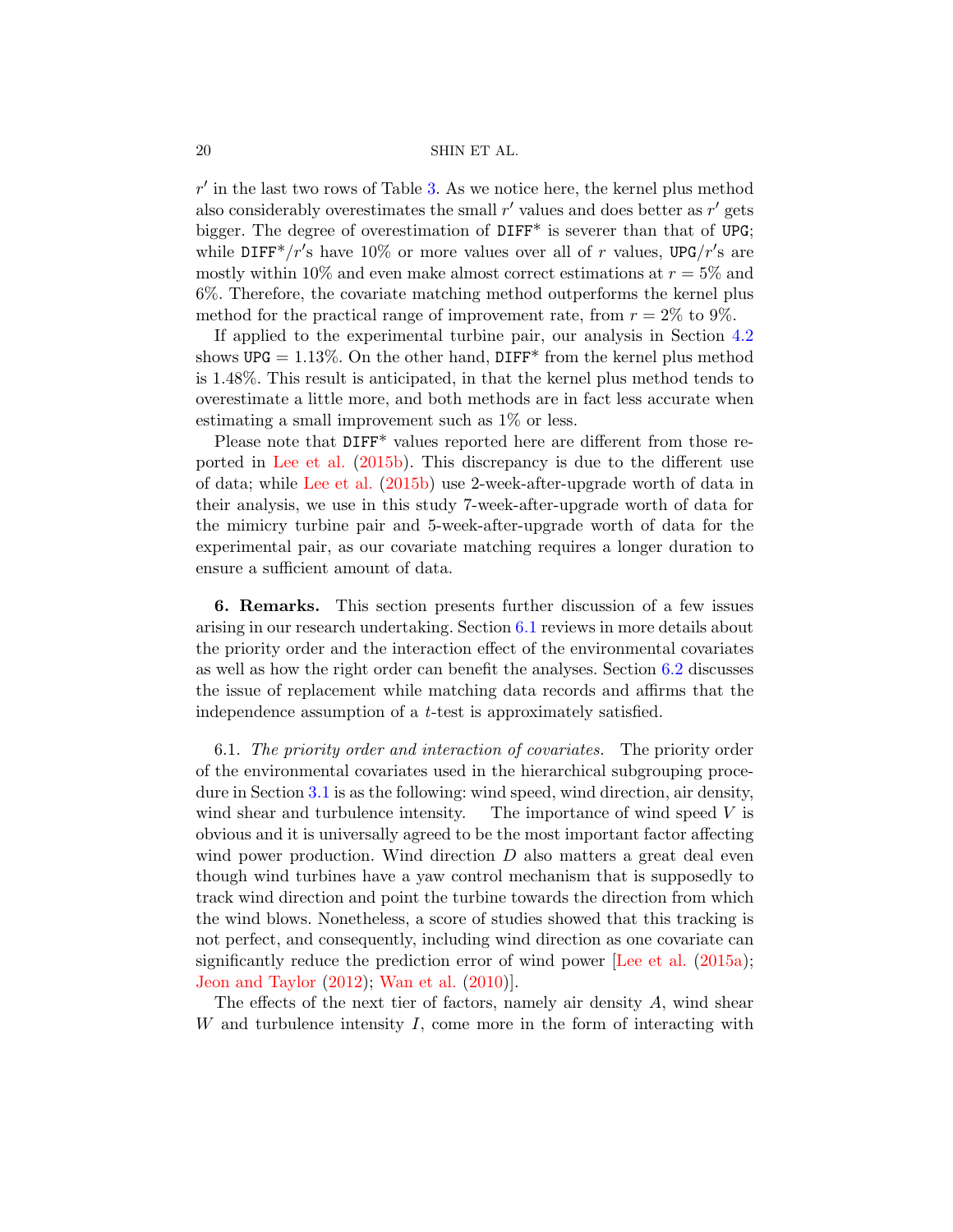## MATCHING METHOD FOR WIND TURBINES 21

TABLE 4

<span id="page-20-1"></span>Numerical diagnostics when matching with a reversed priority order,  $P^{ctrl}$ , I, W, A, D, V; notice less decreased SDMs of  $D, A, W$  and  $P^{ctrl}$  than those of Table [1](#page-13-1) (b), which implies that a poorly defined order may lead to an unsatisfactory quality of matching.

|           |        |                   |          |        |        | $P^{\text{ctrl}}$ |
|-----------|--------|-------------------|----------|--------|--------|-------------------|
| Unmatched |        | $0.0605$ $0.1647$ | - 1.6060 | 0.2759 | 0.4141 | በ በ798            |
| Matched   | 0.0022 | 0.0036            | 0.0377   | 0.0208 | 0.0055 | - 0.0085          |

the two main effects, wind speed and wind direction. [Lee et al.](#page-22-10) [\(2015a\)](#page-22-10) illustrated, in Figure 4 of their paper, the existence of interaction effects between these second-tier factors and the wind speed/direction.

We believe the nested structure of our hierarchical subgrouping helps handle the priority of the main and interacting covariates. The variancecovariance matrix in the Mahalanobis distance (Section [3.3\)](#page-10-1) also captures the interaction effects through the covariance terms and incorporates them in the calculation of the dissimilarity measure.

If a priority order is poorly defined, the quality of matching may not be as satisfactory as compared to a well-defined order. To show some numerical evidence of this argument, we conducted the matching on the mimicry set with a reversed order,  $P<sup>ctrl</sup>, I, W, A, D, V$ ; their numerical diagnostics are shown in Table [4.](#page-20-1) Comparing this result to Table [1](#page-13-1) (b), the SDMs of  $D, A, W$  and  $P^{\text{ctrl}}$  with the reversed order are greater than those with the proper order. It should be noted that the thresholding degrees in Table [4](#page-20-1) are the same as those in Table [1](#page-13-1) for a fair comparison. However, as long as those SDMs are acceptable to perform an outcome analysis, the significance and quantification of turbine improvement does not change dramatically. The analysis using the reversed order leads to a  $UPG = 3.33\%$  with p-value  $<$  0.001, which is similar to that with the well-defined order (UPG = 3.16\%). while true value  $= 3.11\%$ ).

Still, although an outcome analysis appears to show a certain degree of robustness under acceptable SDMs, one might as well make use of the priority information, if known, since it helps find the acceptable matched set much more efficiently. If a priority order of covariates is unknown, it is recommended to perform some statistical analysis using, for example, random forests [\[Breiman](#page-22-18) [\(2001\)](#page-22-18)], which can measure the importance of covariates, before applying the matching method.

<span id="page-20-0"></span>6.2. Matching with replacement and assumption of independence. Recall from Section [3.4](#page-11-0) that we allow replacement when carrying out the matching procedure. Because of this, a data record in the non-treated dataset  $S_{\text{bef}}$  could possibly be paired with two or more data records in the treated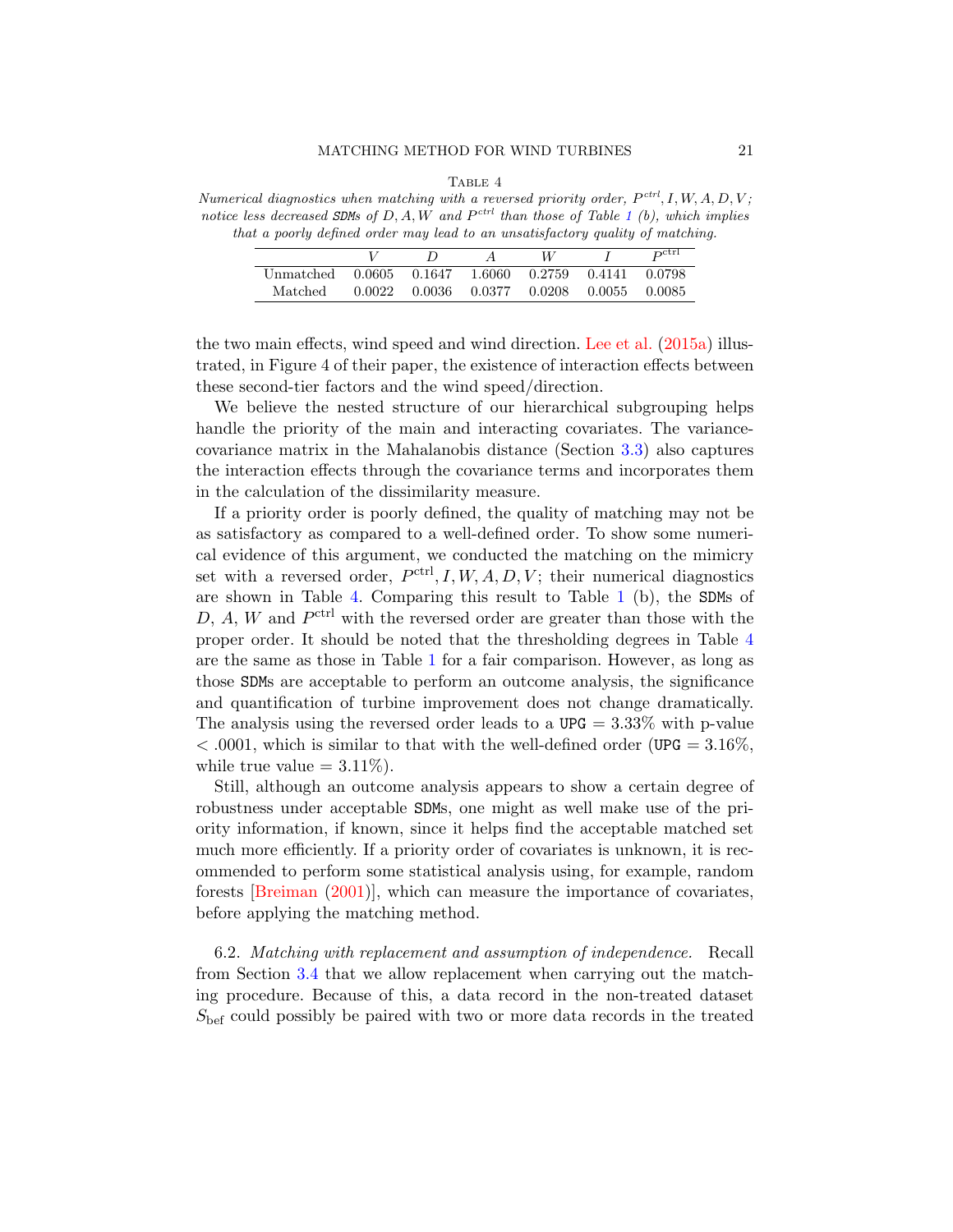dataset  $S_{\text{aft}}$ .

A potential problem of allowing replacement is that the replication of the same data records may cause a violation of independence of outcome variables. In order to settle this issue, information about frequency weights, such as the relative number of replications, may need to be taken into account [\[Stuart](#page-23-5) [\(2010\)](#page-23-5)].

In our application, however, replacement does not seem to cause too much of a problem, for the following reasons: (a) such replication happens rather rarely by starting with the much larger set of non-treated period than the treated; (b) we in fact analyze the differences between the treated period (not replicated, so independent) and the non-treated period (possibly replicated, so dependent), and taking differences further reduces the dependence caused by replication.

<span id="page-21-1"></span>7. Summary. We are interested in statistical inference about the upgrade effect on wind turbine performance. It is a challenging issue because the upgrade effect on wind power production could be biased and confounded by unmanageable environmental conditions. Some of these conditions are measured on a wind farm, while others are unknown or not measured. We propose a covariate matching method, allowing for a fair and direct comparison of power outcomes without establishing power curve models.

Compared to the current studies on wind power analysis, our matching method entertains several advantages: (a) it does not compare the estimated power outputs from the fitted power curve models, but compares the observed power outputs directly; (b) by using the control turbine power output as a benchmark, our method takes into account both measured and unmeasured environmental conditions; (c) when future technology innovations allow additional environmental covariates to be measured, their inclusion in our matching method is straightforward and it does not complicate the subsequent analysis steps. By testing on both experimental data and simulated data, the proposed matching method appears to be sensitive to detecting small to moderate changes resulting from an upgrade on a wind turbine.

Acknowledgement. We thank the editor, associate editor, and reviewers for their detailed, valuable comments which substantially helped us to improve the quality of the paper.

## References.

<span id="page-21-0"></span>Thomas Ackermann and Lennart Söder. Wind power in power systems: an introduction. Wind Power in Power Systems, pages 25–51, 2005.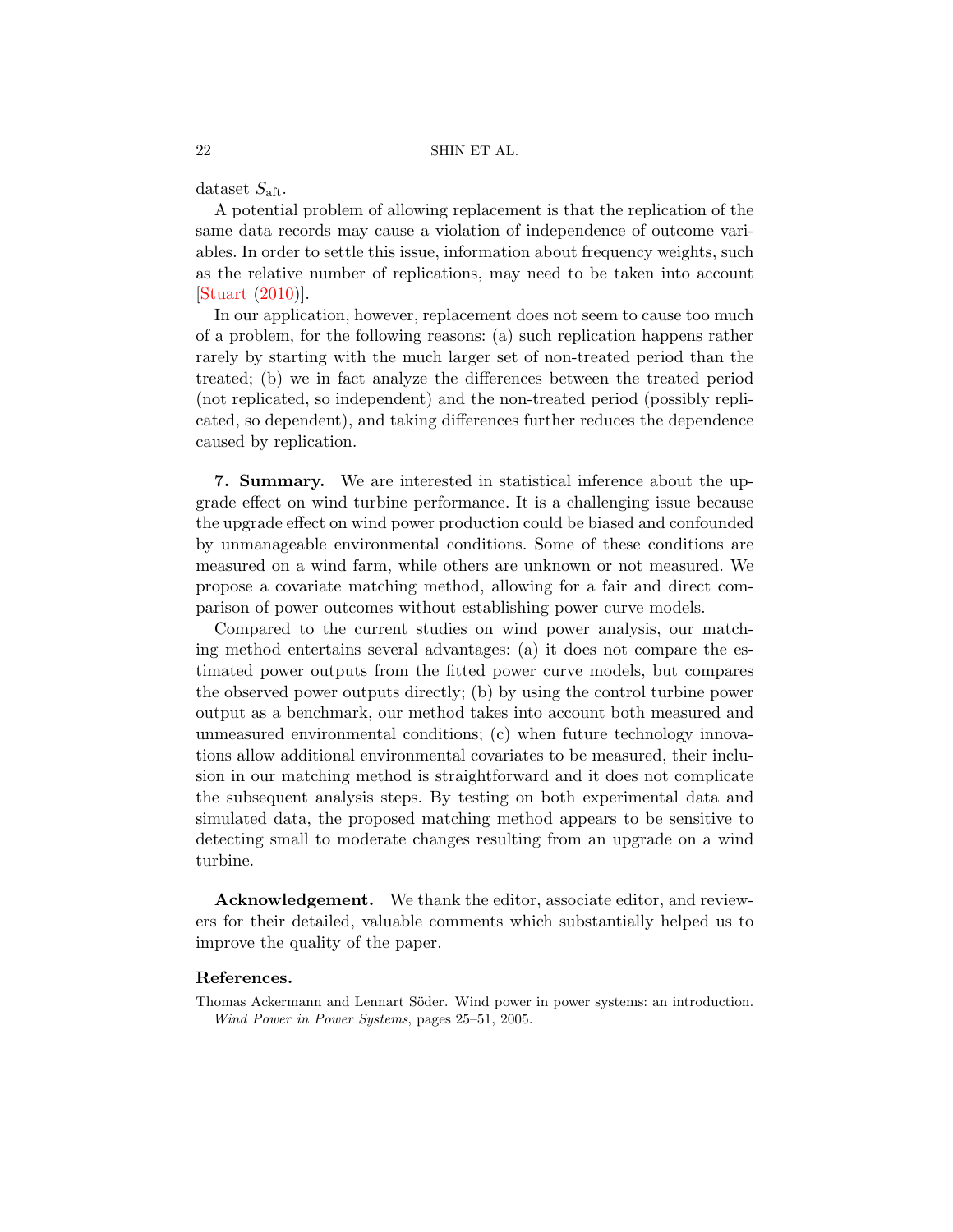- <span id="page-22-6"></span>A. Albers. Relative and integral wind turbine power performance evaluation. In Proceedings of the 2012 European Wind Energy Conference & Exhibition, pages 22–25, 2012.
- <span id="page-22-18"></span>Leo Breiman. Random forests. Machine learning, 45(1):5–32, 2001.
- <span id="page-22-1"></span>Eunshin Byon, Lewis Ntaimo, Chanan Singh, and Yu Ding. Wind energy facility reliability and maintenance. In P. M. Pardalos, S. Rebennack, M. V. F. Pereira, N. A. Iliadis, and V. Pappu, editors, Handbook of Wind Power Systems: Optimization, Modeling, Simulation and Economic Aspects, pages 639 – 672. Springer-Verlag, Berlin, 2013.
- <span id="page-22-13"></span>Luca Delle Monache, F Anthony Eckel, Daran L Rife, Badrinath Nagarajan, and Keith Searight. Probabilistic weather prediction with an analog ensemble. Monthly Weather Review, 141(10):3498–3516, 2013.
- <span id="page-22-0"></span>DOE. Windexchange: US installed wind capacity 2015. Technical report, U.S. Department of Energy's Energy Efficiency & Renewable Energy Website, 2015. Available at http://apps2.eere.energy.gov/wind/windexchange/wind installed capacity.asp.
- <span id="page-22-16"></span>Stefano M. Iacus, Gary King, and Giuseppe Porro. Causal inference without balance checking: coarsened exact matching. Political Analysis, 20(1):1–24, 2012.
- <span id="page-22-3"></span>IEC. Wind turbines – part 12-1: Power performance measurements of electricity producing wind turbines; iec tc/sc 88. Technical report, International Electrotechnical Commission 61400-12-1:2005, 2005.
- <span id="page-22-15"></span>S. Rao Jammalamadaka and Ashis Sengupta. Topics in Circular Statistics, volume 5. World Scientific, 2001.
- <span id="page-22-9"></span>Jooyoung Jeon and James W. Taylor. Using conditional kernel density estimation for wind power density forecasting. Journal of the American Statistical Association, 107(497): 66–79, 2012.
- <span id="page-22-2"></span>Mohammed G. Khalfallah and Aboelyazied M. Koliub. Suggestions for improving wind turbines power curves. Desalination, 209:221–229, 2007.
- <span id="page-22-4"></span>Andrew Kusiak, Haiyang Zheng, and Zhe Song. Wind farm power prediction: a datamining approach. Wind Energy, 12(3):275–293, 2009.
- <span id="page-22-10"></span>Giwhyun Lee, Yu Ding, Marc G. Genton, and Le Xie. Power curve estimation with multivariate environmental factors for inland and offshore wind farms. Journal of the American Statistical Association, 110(509):56–67, 2015a.
- <span id="page-22-11"></span>Giwhyun Lee, Yu Ding, Le Xie, and Marc G. Genton. A kernel plus method for quantifying wind turbine performance upgrades. Wind Energy,  $18(7):1207-1219$ ,  $2015b$ .
- <span id="page-22-12"></span>Prasanta C. Mahalanobis. On the generalized distance in statistics. Proceedings of the National Institute of Sciences (Calcutta), 2:49–55, 1936.
- <span id="page-22-7"></span>Torben S. Nielsen, Henrik A. Nielsen, and Henrik Madsen. Prediction of wind power using time-varying coefficient functions. In Proceedings of the XV IFAC World Congress on Automatic Control, Barcelona, Spain, 2002.
- <span id="page-22-5"></span>Lisa Ann Osadciw, Yanjun Yan, Xiang Ye, Glen Benson, and Eric White. Wind turbine diagnostics based on power curve using particle swarm optimization. In Lingfeng Wang, Chanan Singh, and Andrew Kusiak, editors, Wind Power Systems (Green Energy and Technology), pages 151–165. Springer-Verlag, Berlin, 2010.
- <span id="page-22-14"></span>Stig Øye. The effect of vortex generators on the performance of the ELKRAFT 1000 kW turbine. In Aerodynamics of Wind Turbines: 9th IEA Symposium, pages 9–14, Stockholm, Sweden, 1995. ISSN:0590-8809.
- <span id="page-22-8"></span>Pierre Pinson, Henrik A. Nielsen, Henrik Madsen, and Torben S. Nielsen. Local linear regression with adaptive orthogonal fitting for the wind power application. Statistics and Computing, 18(1):59–71, 2008.
- <span id="page-22-17"></span>Paul R. Rosenbaum and Donald B. Rubin. The central role of the propensity score in observational studies for causal effects. Biometrika, 70(1):41–55, 1983.